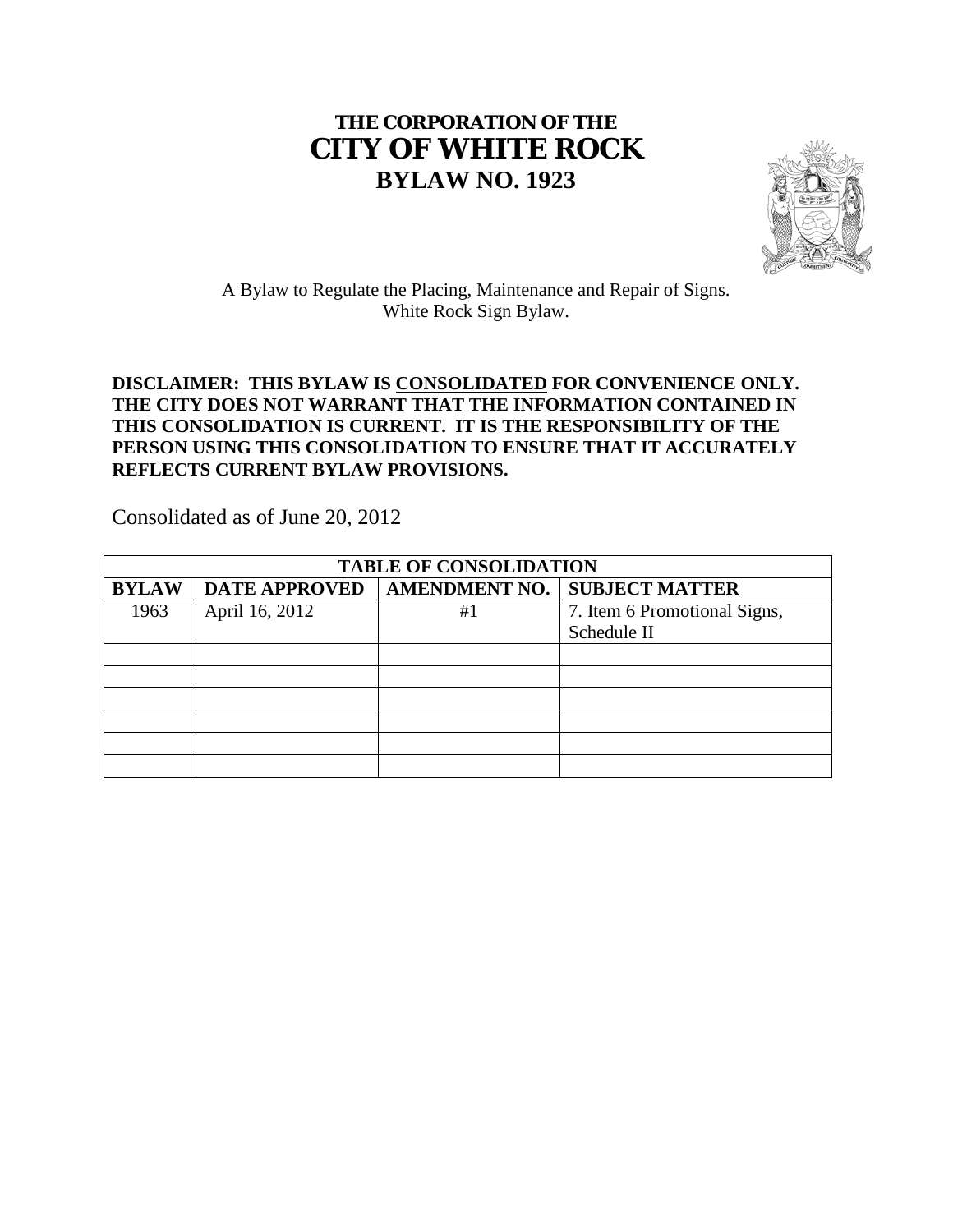Sign Bylaw 1923 Page **2**

Under the statutory powers of the *Local Government Act* and the *Community Charter,* the Council of the Corporation of the City of White Rock, in open meeting assembled, enacts the following provisions:

## <span id="page-1-0"></span>**PART 1 – INTRODUCTORY PROVISIONS**

<span id="page-1-1"></span>**Title** 

1. This Bylaw shall be cited as the "White Rock Sign Bylaw, 2010, No. 1923."

- <span id="page-1-2"></span>Purpose
- 2. The purpose of this Bylaw is to:
	- 2.1. Reflect the aesthetic standards and enhance the appearance and the unique identity of the City of White Rock;
	- 2.2. Support the viability of local businesses by providing sufficient opportunity for them to advertise their places of business and the types of goods and services available on the premises;
	- 2.3. Ensure that public safety and traffic safety are not compromised; and
	- 2.4. Enable fair and consistent enforcement of sign regulations.

### <span id="page-1-3"></span>**Definitions**

3. In this Bylaw:

### **"Abandoned Sign"**

means any Sign which no longer serves its previously intended purpose, or which is not maintained as required by this Bylaw.

## **"Animated Sign"**

means a Sign which includes action, motion or colour changes to any part of the Sign, but does not including an Electronic Message Board Sign or a time and temperature sign.

## **"Awning"**

means a weather protection device made of non-rigid material, supported entirely by and extending from the exterior wall of a building by a fixed or retractable frame.

### **"Awning Sign"**

means any Sign which is painted onto, stencilled on or attached to any surface on an awning and does not extend vertically or horizontally beyond the limits of the awning.

### **"Balcony"**

means a floor projecting beyond an exterior wall of a building and includes any associated railing, balustrade or parapet.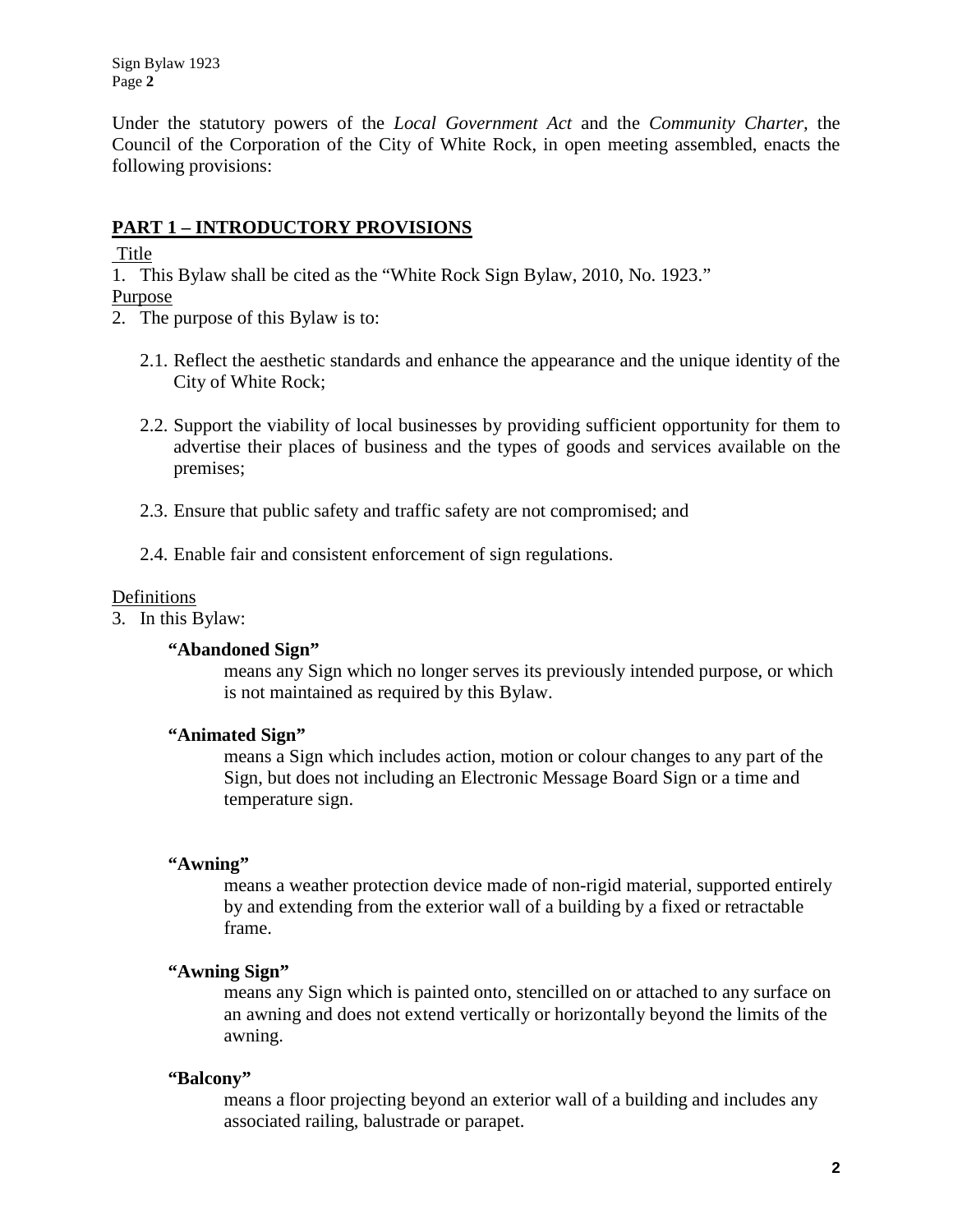#### **"Banner Sign"**

means a Temporary Sign composed of lightweight, non-rigid material such as cloth, canvas or similar fabric.

### **"Bed and Breakfast Sign"**

means a Sign identifying an accessory use bed and breakfast establishment located on the premises.

#### **"Billboard"**

means any Sign with a Sign Area exceeding 3.0 square metres (32.29 square feet) and which contains third party advertising.

#### **"Building"**

means any structure wholly or partly enclosed by a roof or roofs, supported by walls, columns or posts and used or intended for the shelter or accommodation of persons, animals, chattels or things.

#### **"Building Face"**

means all of the individual wall areas of a building in one plane or elevation.

### **"Building Official"**

means the persons employed or contracted by the City to administer this Bylaw, and includes Building Inspectors and Plan Checkers.

#### **"Building Projection"**

means any projection from a building which is not a Canopy or a Projecting Sign.

#### **"Bus Shelter Sign"**

means a sign on a structure intended to shelter bus patrons and situated on land which adjoins a bus stop in ordinary use by buses operated by a public transit authority.

#### **"Business License Officer"**

means the persons employed or contracted by the City to administer this Bylaw and the City's "Business License" and "Ticketing for Bylaw Offenses" Bylaw.

#### **"Bylaw Enforcement Officer"**

means the persons employed or contracted by the City to administer this Bylaw and the City's "Ticketing for Bylaw Offenses" Bylaw.

#### **"Canopy"**

means a rigid, permanent roof-like shelter or marquee extending from all or part of a building face.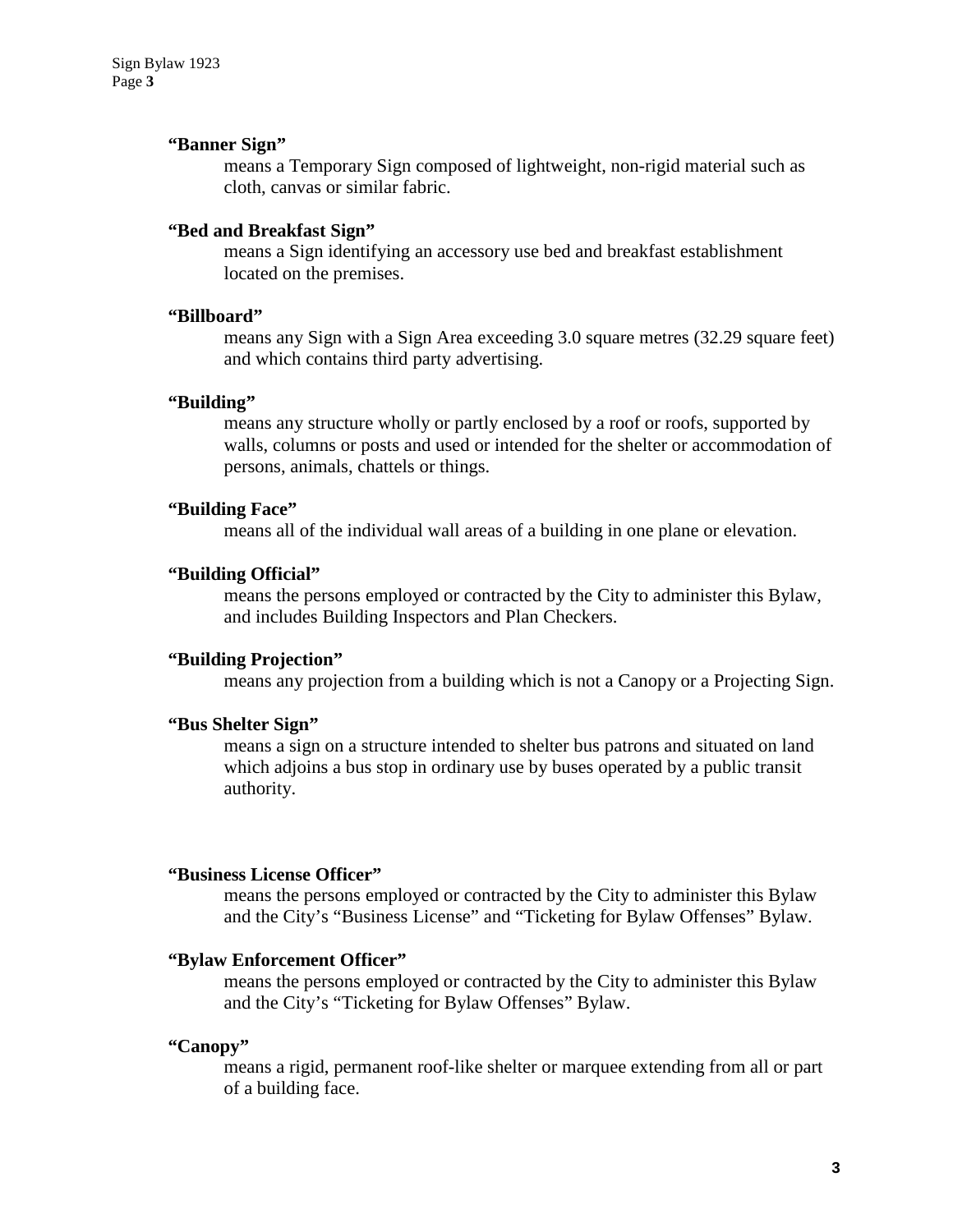### **"Canopy Sign"**

means any Sign painted onto, attached to or constructed as part of or installed on the face of a Canopy and does not extend vertically or horizontally beyond the limits of the Canopy.

### **"Changeable Copy Sign"**

means a Sign on which the Copy can be changed mechanically or manually through the use of detachable letters, numbers or pictorials, but does not include an Electronic Message Board Sign.

### **"City"**

means the Corporation of the City of White Rock and its designated officials.

### **"Clearance"**

means the vertical distance from Grade to the underside of the Sign or its supporting structure, whichever is less.

### **"Community Event Sign"**

means a Temporary Sign for a special community event, charitable, civic, patriotic or religious purpose indicating that the activity is to be, or is being carried on.

### **"Comprehensive Sign Plan"**

means a comprehensive plan for the signage on a site, approved through a development permit, which specifies the size, type, illumination, Height, design, location and number of Signs for the new development or the redevelopment of a site.

### **"Copy"**

means the letters, characters, numbers, Logos or graphics which make up the messages on a Sign, but does not include the background colour.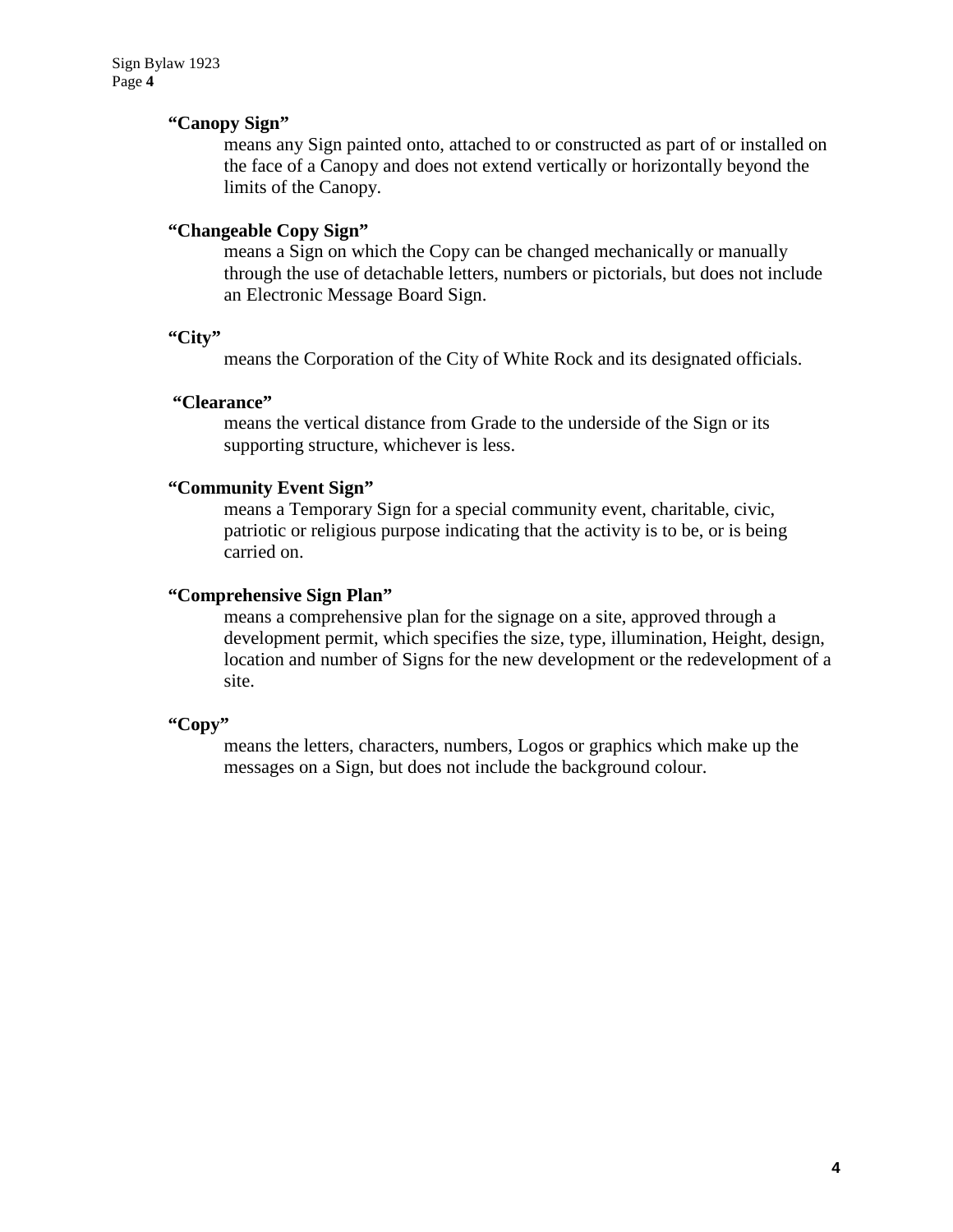### **"Copy Area"**

means the area within a square, rectangle, triangle or circle, or combination of these figures, which encloses all of the Copy on the Sign.

#### **"Corner Lot"**

means a Lot with both Frontage and Flankage adjacent to a public street.

#### **"Council"**

means the municipal Council of the Corporation of the City of White Rock.

#### **"Courtesy Bench Sign"**

means a Sign forming part of a bench located on public property at a bus stop, rest area or park.

#### **"Directional Sign"**

means a Sign directing people or traffic, or indicating the direction or route from the Sign to a business or businesses, place or event.

#### **"Directory Sign"**

means a Sign located at the premise of a place of worship, service club or organization which contains information on the organization and its meetings and events.

#### **"Electronic Message Board Sign"**

means a Sign which displays illuminated and changing or moving effects, or a Sign with moving letters, symbols or changing messages.

#### **"Face of a Sign"**

means a side of a Sign where Copy may be placed.

#### **"Fascia Sign"**

means a Sign painted on, attached to or recessed into the face or wall of a Building.

#### **"Flankage"**

means the length of the longer of the property lines of a parcel of land abutting a public street on a corner lot, excluding a lane.

#### **"Flashing Sign"**

means a Sign which contains or gives the illusion of intermittent or flashing light sources but does not include an Electronic Message Board Sign or time and temperature sign.

#### **"Free-Standing Sign"**

means a Sign, excluding a Billboard, which is attached to the ground and is supported independently of any building or structure.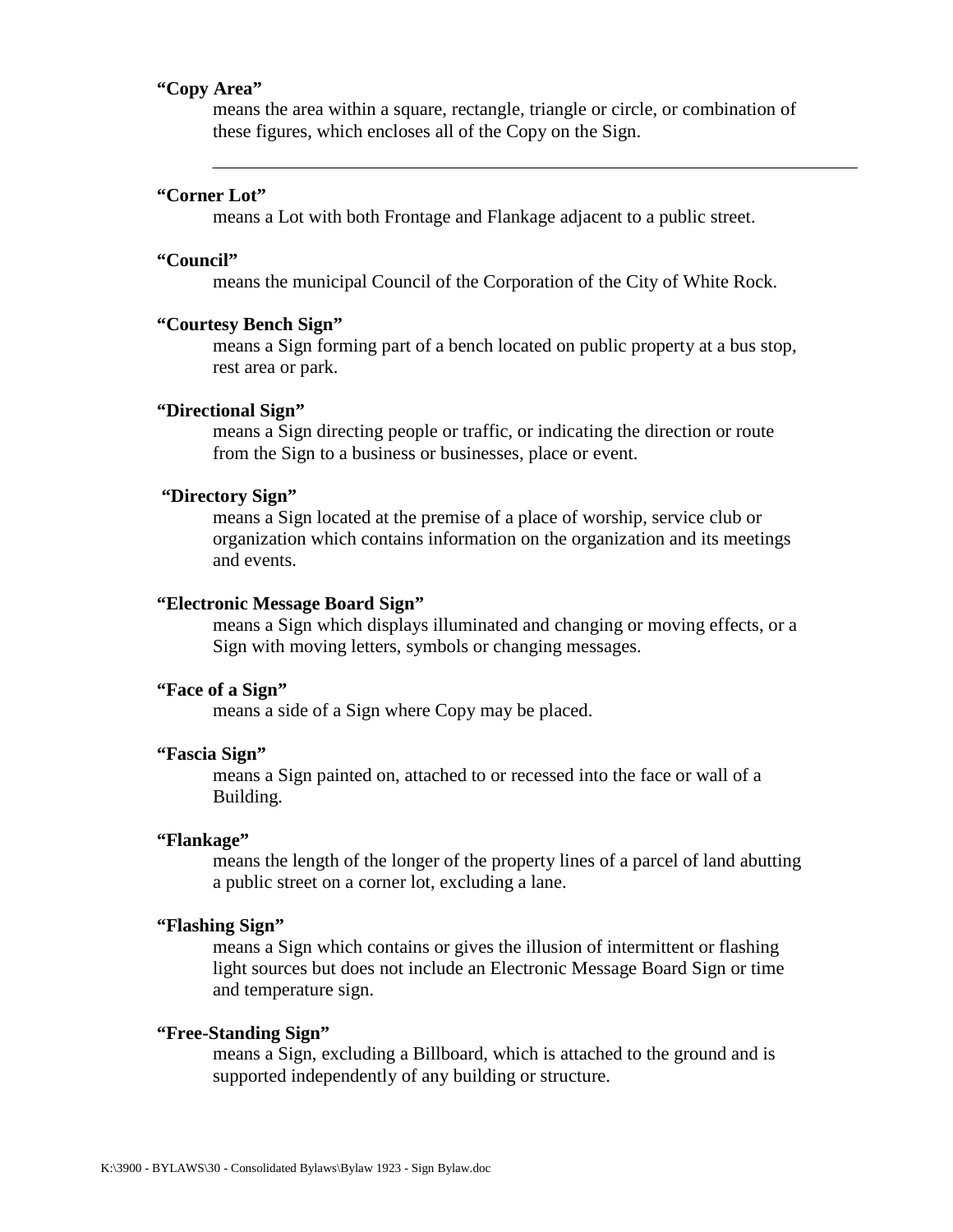#### **"Free-Standing Portable Sign"**

means a Portable Sign supported by a metal or other rigid frame with a stable base.

#### **"Frontage"**

means the length of a property line of a parcel of land abutting a public street, excluding a lane. Where a property is on a corner Lot, the Frontage shall be deemed to be the shorter of the two property lines.

#### **"Grade"**

means the average ground surface elevation within 1.0 metre (3.28 feet) horizontally from the Sign.

#### **"Height"**

means the vertical distance measured from the Grade to the highest point of a Sign.

#### **"Home Occupation Sign"**

means a Sign indicating that a home occupation is carried out in the building to which the sign is affixed.

#### **"Identification Sign"**

means a Sign containing only the name, address and number of the Building, institution or person, or a description of an activity in the Building or institution, or the occupation of the person.

#### **"Illuminated Sign"**

includes s a Sign which is:

- (a) internally illuminated (directly illuminated); or
- (b) which reflects light from a source intentionally directed upon it (indirectly illuminated): or
- (c) where the surface upon which individually mounted letters has light directed upon it (halo lit).

#### **"Life Style Graphics"**

means graphics, images, Murals and Copy which are affixed to the windows of a business.

#### **"Logo"**

means a symbolic representation not including words, names or numbers unless part of a registered trademark, which is used exclusively to simplify the advertising of a product, business, service or activity and which contains no additional identification, information or message.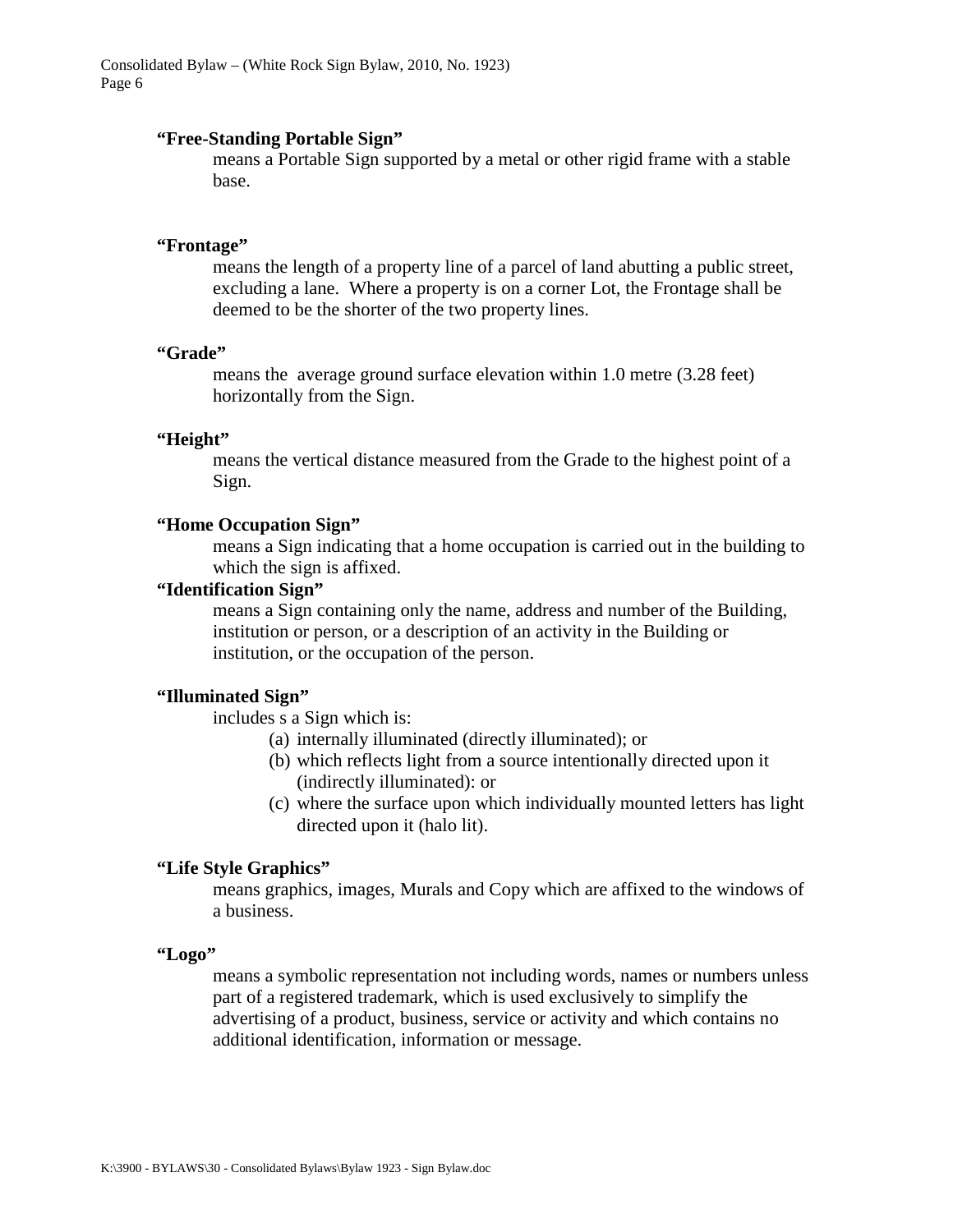#### **"Lot"**

means a separate and distinct parcel in which land is held or into which land is subdivided.

### **"Menu Box"**

means a display box containing the menu or special promotions of a restaurant.

#### **"Monument Sign"**

means a Free-standing Sign, attached to the ground, which is supported by and integrated with a solid base.

#### **"Mural"**

means a graphic representation on the face of a Building or structure which is decorative and has limited identification, advertising or information purpose.

#### **"Political Sign"**

means a Sign erected to support the election of a particular candidate or the support for a particular cause at a municipal, provincial or federal election.

#### **"Portable Sign"**

means any Sign which is easily moved and which is not permanently attached to the ground or to a Building.

#### **"Premise"**

means that area of a Lot or Building or portion thereof occupied by a business.

#### **"Prohibition/Trespass Sign"**

means a Sign which provides a warning, prohibition or penalty respecting the site or Premise on which it is located.

#### **"Projecting Sign"**

means a Sign other than an Awning Sign, Canopy Sign or Fascia Sign which is attached to and projects from a Building face.

### **"Promotional Sign"**

means a Temporary Sign advertising a promotion, new business or change in ownership of a business on the Premises to which the Sign is affixed.

#### **"Pylon Sign"**

.

means a Free-standing Sign supported by a pole or similar structure.

#### **"Real Estate Sign"**

means a Temporary, Free-standing or Fascia Sign indicating that the property on which the Sign is located is for sale, rent or lease.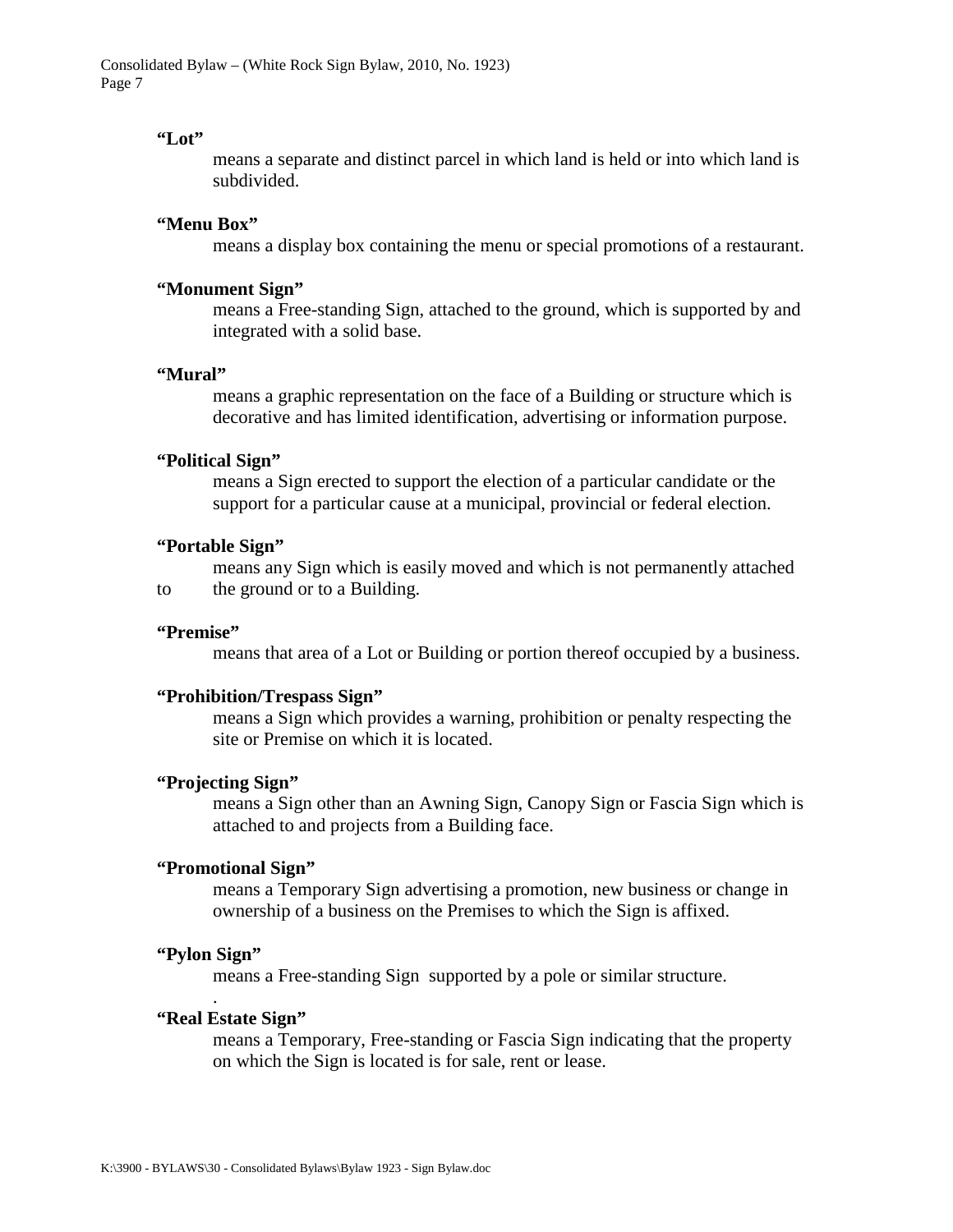#### **"Real Estate Directional Sign"**

means a Temporary Sign directing the public to a specify property which is for sale, rent or lease.

### **"Roof Sign"**

means any Sign erected above the roof line, or line made by the intersection of the exterior wall of a Building with the roof of the Building.

#### **"Sandwich Board Sign"**

means a Portable Sign consisting of two rigid surfaces attached together at one edge.

#### **"Sign"**

means any visual communication device or medium which is visible from any public location including any dedicated right-of-way, which by means of Sign Copy, Illumination, inscription or other means attracts attention for advertising, identification or information purposes.

#### **"Sign Area"**

means the total area within the outer edge of the frame or border of a Sign, counting all Sign Faces. Where a Sign has no frame or physical or visual borders, the Sign Area is the same as the Copy Area of the Sign.

#### **"Temporary Sign"**

means a Sign erected for a limited period of time as authorized in this Bylaw.

#### **"Under Awning/Under Canopy Sign"**

means any Sign which is suspended from and is entirely beneath an Awning or Canopy.

#### **"Third Party Sign"**

means a Sign which directs attention to a business, commodity, service or entertainment which is conducted, sold or offered elsewhere than on the Premises on which the Sign is located.

### **"Vehicle Sign"**

means a Sign attached to, painted on or mounted on a parked vehicle or trailer not normally used in the daily activity of the business, with the sign visible from a public location so as to act as a sign for the advertisement of products or to direct people to a business or activity.

4. Where a word or term is not defined in this Bylaw, it shall have the meaning assigned by the City's Zoning Bylaw as amended.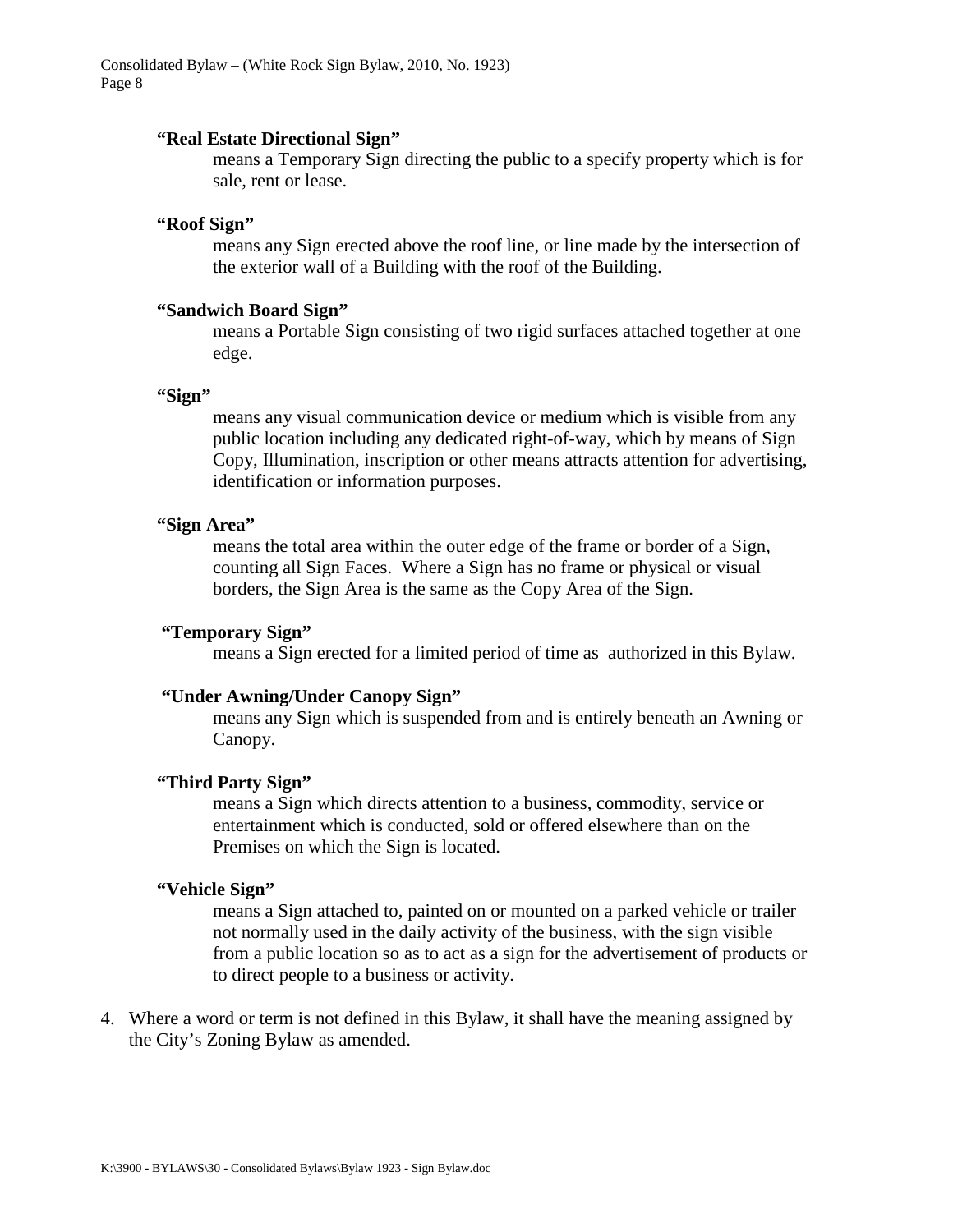## <span id="page-8-0"></span>**PART 2 – APPLICATION OF THIS BYLAW**

- 1. This Bylaw applies to Signs on any property within the municipal boundaries of the City of White Rock, and to all Signs encroaching on or over a street or lane.
- 2. No sign shall be erected, placed or displayed within the City except in conformity with the provisions of this Bylaw.

# <span id="page-8-1"></span>**PART 3 – ADMINISTRATION OF THIS BYLAW**

- 1. The Building Official is authorized to receive and process applications and to issue permits in accordance with the provisions of this Bylaw.
- 2. The Building Official shall issue a permit if the application complies with all provisions of this Bylaw.
- 3. No permit shall be issued for any Sign where the proposed Sign does not comply with the provisions of this Bylaw.
- 4. Notwithstanding the clause above, in the event that a proposed Sign does not satisfy all of the requirements set out in this Bylaw, the applicant may submit an application to vary the provisions of this Bylaw.
- 5. The provisions of this Bylaw may be varied in conjunction with the approval by Council of a Comprehensive Sign Plan and Development Permit.
- 6. A permit shall expire if active work is not commenced within a period of six months from the date of its issuance.
- 7. The Building Official may refuse to issue a permit where the installer does not hold a valid business licence to carry on the business of installing Signs within the City.
- 8. Reference in this Bylaw to any zone shall be in reference to such zones as described in the City of White Rock Zoning Bylaw as amended.

## <span id="page-8-2"></span>Application for a Sign Permit

- 9. Every application for a sign permit for a Sign other than a Temporary Sign shall include a completed sign application form signed by the Building or site owner or authorized agent and the person responsible for installing the Sign, containing the name and address of the Sign manufacturer, proof of professional liability insurance and the following information:
	- 9.1. The civic address and legal description of the property, Building or structure;
	- 9.2. Scaled drawings showing the location, size, dimensions, Height, Clearance, weight, materials, finishes, colours, size of lettering, Copy and graphics, method of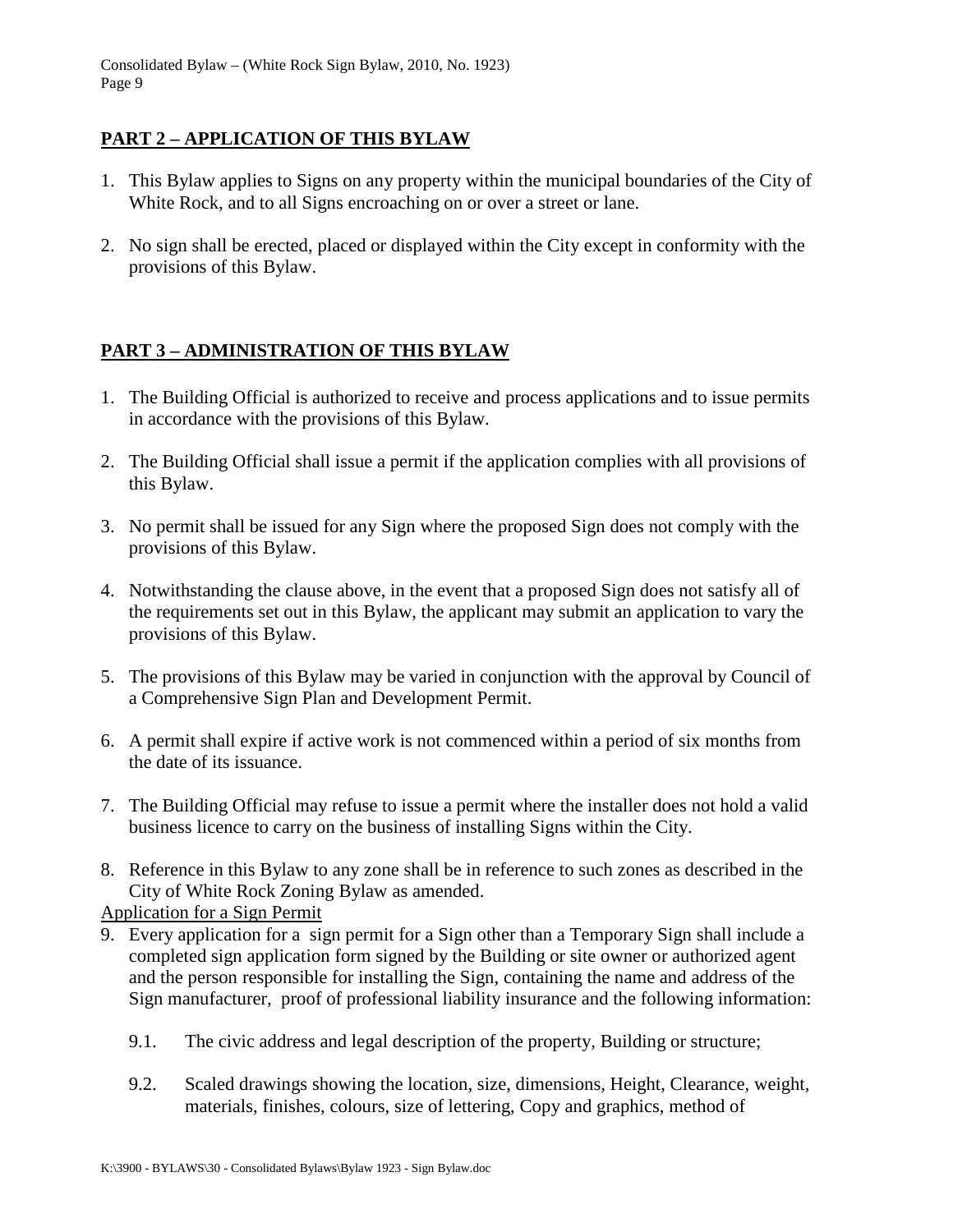illumination, method of construction and details of the supporting structure, and estimated cost (including installation) of all proposed Signs;

- 9.3. A current photo of the wall surface to which the Sign is to be attached; and
- 9.4. For Free-standing Signs, the proposed location of the Sign in relation to the property lines.
- 10. Every application for a sign permit for a Temporary Sign including a Sandwich Board Sign, a Free-standing Portable Sign or a Promotional Sign shall include:
	- 10.1. A completed Sign Application Form signed by site owner or authorized agent and containing the civic address and legal description of the property;
	- 10.2. A sketch or photograph of the proposed location of the Sign in relation to the building facade or property lines, building access, and if applicable, dimensions of the unimpeded sidewalk area; and
	- 10.3. A sketch or photograph of the proposed Sign.

## <span id="page-9-0"></span>Application for a Comprehensive Sign Plan

11. A Comprehensive Sign Plan shall be submitted showing the size, dimensions, Height, clearance, design concept and method of illumination of all existing and proposed Signs for any new building or major redevelopment\* of a building, group of buildings or multitenant complex in any CS zone, CR zone or applicable CD zone. Every application for a Comprehensive Sign Plan shall include a completed development permit application in addition to the information required by this Bylaw. (\*Major redevelopment involves 50% or more upgrade to the value of the improvement).

<span id="page-9-1"></span>Sign Construction, Maintenance and Safety

- 12. The Building Official may refuse to issue a permit for a Sign where:
	- 12.1 The Building or structure to which the Sign is to be attached is incapable of supporting the Sign, or the information submitted regarding the construction of the building or structure is insufficient to allow a determination of its capability to safely support the Sign;
	- 12.2 The proposed Sign would obstruct or interfere with any traffic control device or interfere with the safety of motorists or pedestrians.
- 13. Where the Building Official has concerns for the structural integrity of a proposed Sign, they may require, as a condition of the issuance of any permit, that all drawings and specifications, or any part thereof, be prepared and sealed by, and the construction carried out under the supervision of a Professional Engineer registered in the Province of British Columbia. The Building Official may refuse to issue a permit until he is provided with a letter signed by such Professional Engineer, undertaking to supervise the work authorised by such permit, or any part thereof, until it is completed.

## <span id="page-9-2"></span>**PART 4 – PROHIBITED SIGNS**

- 1. Signs that are not expressly permitted by this Bylaw are prohibited.
- 2. The following types of Signs are specifically prohibited:
	- 2.1. Animated Signs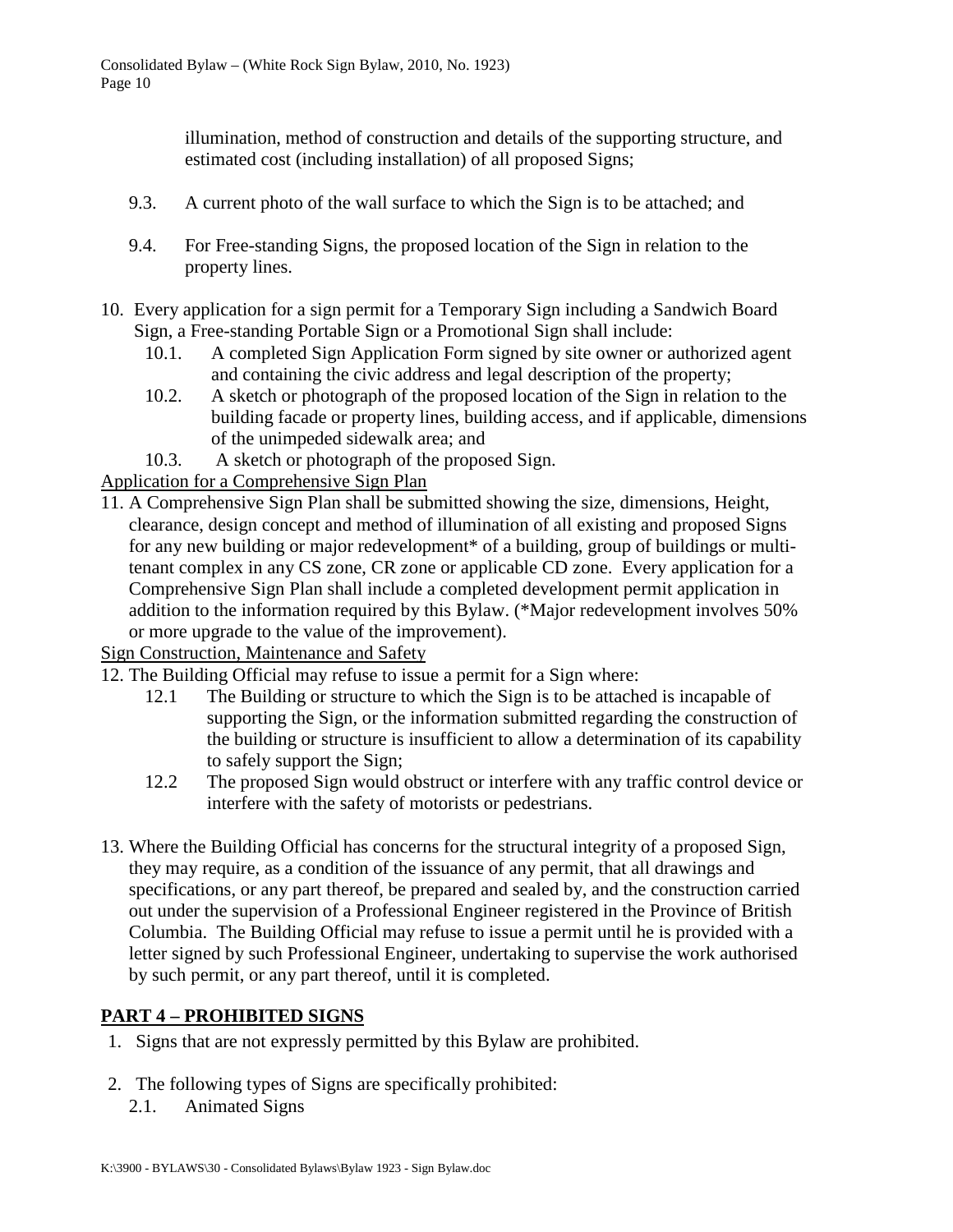- 2.2. Balloons or inflatable signs
- 2.3. Billboard Signs
- 2.4. Flashing Signs
- 2.5. Portable Signs except for Sandwich Board Signs as regulated by this Bylaw
- 2.6. Pylon Signs
- 2.7. Roof Signs
- 2.8. Streamers and strings of light not continually attached to a building or landscape feature
- 2.9. Third Party Signs except for Community Event Signs, Bus Shelter Signs, Courtesy Bench Signs and Directional Signs as regulated by this Bylaw
- 2.10. Vehicle Signs
- 3. Any Sign which interferes with the safe use of the street by vehicles or pedestrians, impedes traffic or interferes with the use or visibility of any traffic control device or other equipment installed by the City or by a utility company is prohibited.
- 4. Any Sign which imitates or resembles an official sign or traffic control device is prohibited.
- 5. Any Sign which may damage a tree is prohibited.
- 6. Any Sign that obstructs any window, door opening, passageway, fire escape, walkway, road, lane, sidewalk or similar feature is prohibited.

## <span id="page-10-0"></span>**PART 5 – GENERAL PROVISIONS**

### <span id="page-10-1"></span>Permits Not Required

- 1. A sign permit is not required:
	- 1.1. For any Sign or Logo having a total Sign Area less than 0.1 square metre (1.07 square feet).
	- 1.2. For the cleaning, maintenance and repair of any Sign.
	- 1.3. For a commemorative plaque, cornerstone, or patriotic flag.
	- 1.4. For temporary seasonal decorations.
- <span id="page-10-2"></span>Permits Required
- 2. A sign permit is required to relocate any Sign requiring a permit, or to alter or change its supporting structure, or its Sign Copy, colour, or the name of the owner or business.
- <span id="page-10-3"></span>Sign Maintenance
- 3. All Signs shall be maintained to be structurally sound and free from all hazards. Any Sign Area, Sign Copy and Illumination shall be maintained in a clean, operating and readable condition, and the Lot on which Sign is located shall be maintained free of weeds or debris.
- <span id="page-10-4"></span>Sign Illumination
- 4. Permanent signs in all CR, CS and P zones, and in CD zones that permit a commercial use, may be directly or indirectly illuminated. All signs in RS and RM zones and all signs not requiring a permit shall be non-illuminated unless otherwise permitted in Part 6 of this Bylaw.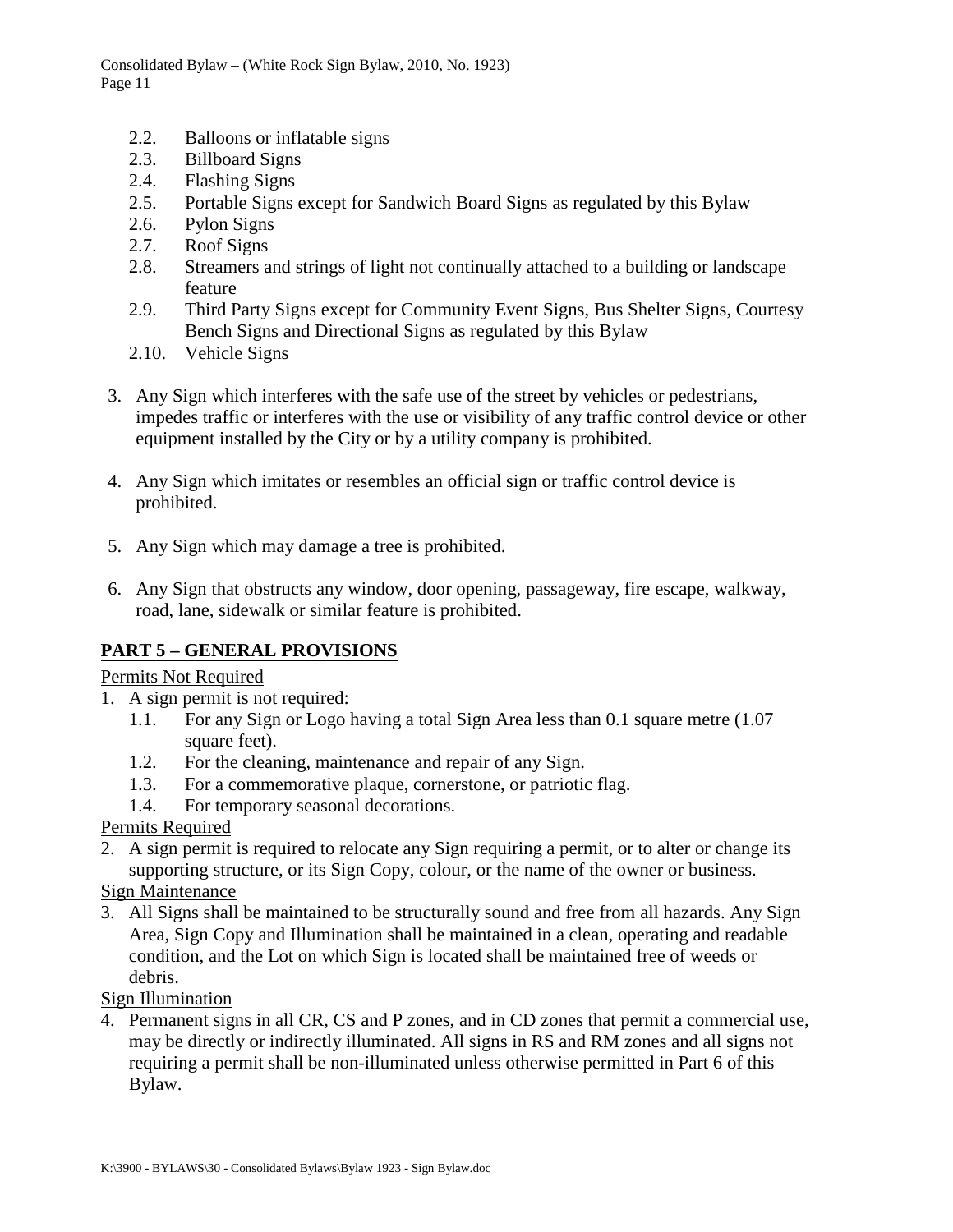- 5. Illumination for any Sign shall not create a direct glare causing nuisance to adjacent properties or create a safety concern on the adjacent public rights-of-way.
- 6. Externally Illuminated Signs shall use a shielded light source. Signs having individual halo-lit lettering or symbols shall be mounted on a solid, opaque background. Projecting Signs shall use a low intensity of illumination.
- 7. All wiring and conduits for Illuminated Signs shall be placed underground or otherwise concealed.

<span id="page-11-0"></span>Colours and Coordination

8. The colours, design and placement of Signs and their supporting structure and surrounding framework shall be coordinated with both the architectural elements of the facade and with other Signs on the facade.

<span id="page-11-1"></span>Maximum Permitted Sign Area

- 9. The maximum permitted Sign Area of all Signs on a Lot or Premise requiring a permit shall not exceed 0.2 square metres (2.15 square feet) of Sign Area for each 0.3 metres (0.98 feet) of Lot Frontage (see Appendix II, Illustrations "1" and "2").
- 10. For Buildings located on a Corner Lot, the maximum permitted Sign Area for all Signs may be increased by 0.1 square metres (1.07 square feet) of Sign Area for each 0.3 metres (0.98 feet) of Building Face located along the Flankage of the lot.

## <span id="page-11-2"></span>**PART 6 – REGULATIONS FOR SIGNS NOT REQUIRING A PERMIT**

The Signs set out in Part 6 are permitted in all zones where the associated use is permitted unless otherwise specified, and are exempt from obtaining a sign permit provided they comply with the regulations of this Bylaw.

## <span id="page-11-3"></span>**1. Bed and Breakfast Signs and Home Occupation Signs**

- 1.1. One sign may be erected per bed and breakfast establishment and per home occupation use, as either a Facia Sign or as a Free-Standing Sign, provided the Sign does not exceed 0.37 square metres (4.0 square feet) in Sign Area.
- 1.2. A Free-standing Bed and Breakfast Sign or Home Occupation Sign shall not exceed 0.6 metres (2.0 feet) in height, and may be indirectly illuminated.

## <span id="page-11-4"></span>**2. Civic Signs**

- 2.1 A Sign may be erected by the City for any City purpose.
- 2.2 Community Event Signs and decorative Banners on or over public rights-of-way are permitted.
- 2.3 Signs required to be posted by bylaw or by government order, rule or regulation are permitted.
- 2.4 Traffic control Signs pursuant to the *Motor Vehicle Act* are permitted.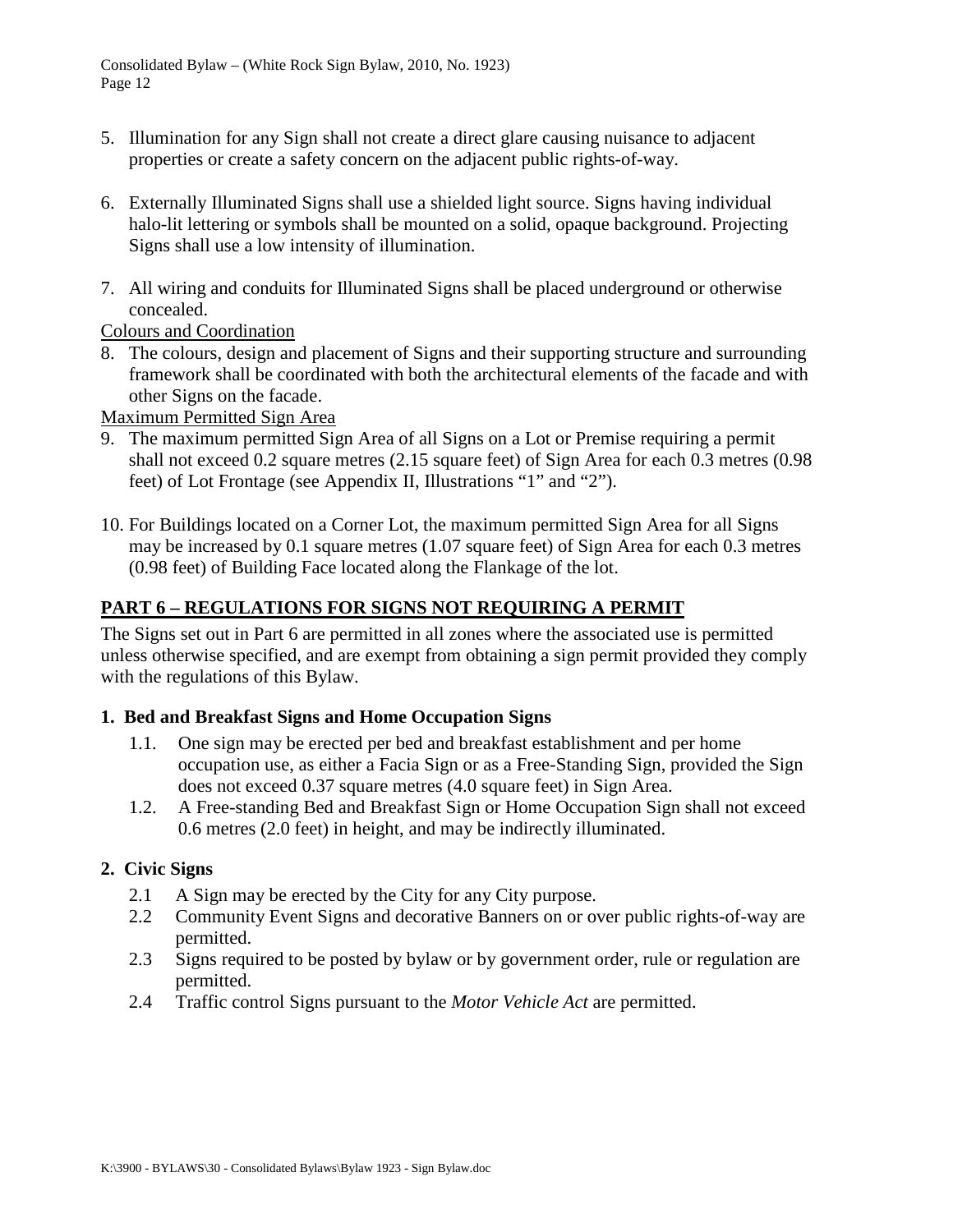## <span id="page-12-0"></span>**3. Community Event Signs**

- 3.1 One Community Event Fascia Sign, Free-Standing Sign or Banner not exceeding a total of 3.0 square metres (32.29 square feet) in Sign Area, indicating the name, place and time of a meeting, activity or event may be erected per Lot.
- 3.2 Community Event Signs shall be displayed for no more than 30 days prior to the community event and 7 days after the event.
- 3.3 Any Community Event Sign intended for location on a public right-of-way shall only be permitted subject to the written approval of the City.

## <span id="page-12-1"></span>**4. Construction Project Sign**

- 4.1 One Temporary Sign shall be permitted on up to two frontages of a construction project site, providing a graphic rendering of the project and identifying the owner, general contractor, architects, engineers, sub-trades and others associated with the planning, design and development of the project, provided each sign does not exceed 3.0 square metres (32.29 square feet) in Sign Area.
- 4.2 Construction Project Signs shall be removed not more than 30 days after receiving an occupancy permit for the project.

## <span id="page-12-2"></span>**5. Development Proposal Signs**

- 5.1 Development Proposal Signs shall be a minimum of 1.5 square metres (16.15 square feet) in Sign Area, and shall be posted as a Free-Standing Signs or Facia Signs, no further than 6 metres (19.69 feet) from the property lines abutting the street line. Alternatively a Development Proposal Sign may be installed at a 45 degree angle from the intersection point of two streets on a corner Lot. Where placement of the Sign is not possible on the property, the Development Proposal Sign shall be installed on the abutting road right-of-way subject to prior written approval of the City.
- 5.2 Development Proposal Signs shall be installed not later than 14 days following the submission of an application to the City and must be removed within 10 days following completion of the public hearing or withdrawal of the development application.

## <span id="page-12-3"></span>**6. Directional Signs**

- 6.2 Directional Signs may be located on or over City rights-of-way subject to an agreement with the City as set out in Part 8 of this Bylaw.
- 6.3 Directional Signs may have up to two Sign Faces with a maximum Sign Area of 1.5 square metres (16.15 square feet) per Sign Face and may be illuminated.
- 6.4 Two or more parties may combine their messages on one Directional Sign subject to a coordinated design concept approved by the City.

## <span id="page-12-4"></span>**7. Directory Signs**

- 7.1 One Directory Sign shall be permitted on the premise occupied by a place of worship, service club, community group or similar organization.
- 7.2 Directory Signs may have up to two sign faces, with a maximum Sign Area of 1.5 square metres (16.15 square feet) per Sign Face and may be illuminated.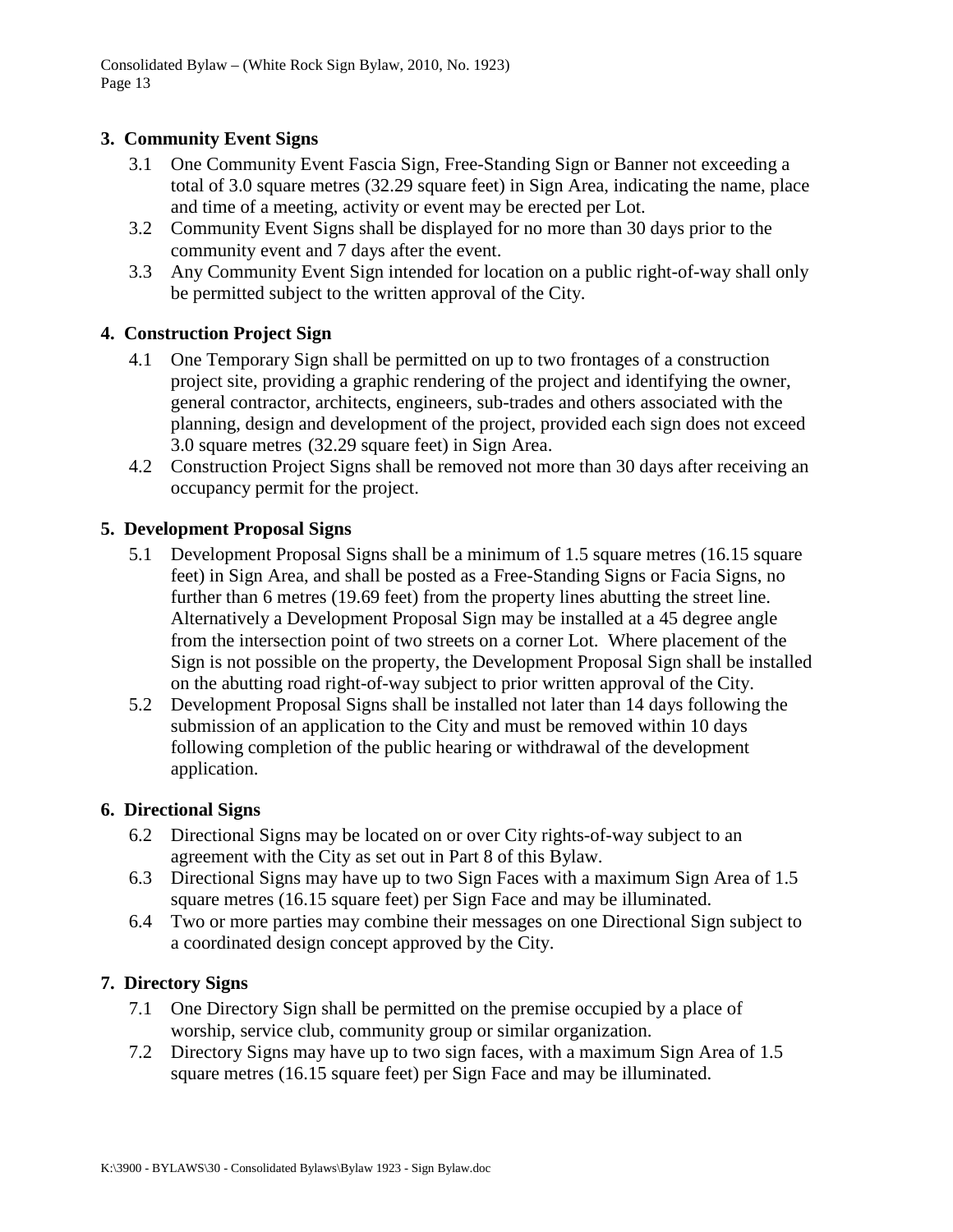### <span id="page-13-0"></span>**8. Identifications Signs**

- 8.1 One Identification Sign, which may identify more than one institution, person, activity or occupation located at the premises, shall be permitted for each premise.
- 8.2 In all RS, RT and RM zones identification signs shall not exceed 0.3 square metres (.98 square feet) in Sign Area or 1.5 metres (4.92 feet) in Height.

### <span id="page-13-1"></span>**9. Menu Boxes**

9.1 A Menu Box not exceeding 0.6 square metres (6.46 square feet) may be mounted on the Fascia, affixed to the Balcony of a restaurant or located within the area defined by a sidewalk cafe business licence. Menu Boxes may be illuminated.

### <span id="page-13-2"></span>**10. Political Signs**

- 10.1 Political Signs shall be displayed not more than 30 days before the date of a local government, provincial or federal election or referendum, and shall be removed within 7 days following the election or referendum.
- 10.2 Political Signs shall be non-illuminated and may have up to four Sign Faces. No single Sign Face shall exceed 2.5 square metres (26.91 square feet) in Sign Area and no free-standing political sign shall exceed 2.1 metres (6.56 feet) in height.
- 10.3 Political Signs shall not be placed on a public right-of-way or on any City property except that Political Signs may be placed on road ends and unopened road allowances, and on a public right**-**of-way in a front or side yard on the inside of the sidewalk, with the permission of the adjacent property owner.
- 10.4 Any Political Sign which obstructs access or visibility for traffic, or is placed on public property other than provided for in this section will be removed by the City.

### <span id="page-13-3"></span>**11. Prohibition/Trespass Signs**

11.1 Prohibition/Trespass Signs may be displayed on any premises provided the Sign does not exceed 0.2 square metres (2.15 square feet) in sign area or a height of 2 metres (6.56 feet). A Prohibition/Trespass Sign may be indirectly illuminated.

## <span id="page-13-4"></span>**12. Real Estate Signs**

- 12.1 A maximum of two Real Estate Signs may be erected on any one unit or Lot which is for sale, rent or lease. Real Estate Signs may be Fascia Signs or Free-standing Signs.
- 12.2 The maximum Sign Face for a Real Estate Sign in any RS, RT or RM zone shall be 0.7 square metres (7.53 square feet) and the Real Estate Sign shall not be illuminated. The maximum Sign Face for a real estate sign in all other zones shall not exceed 2.2 square metres, and the Sign may be indirectly illuminated.
- 12.3 Free-standing Real Estate Signs may have a maximum of two Sign Faces and shall not exceed 1.5 metres (4.92 feet) in Height.
- 12.4 Real Estate Directional Signs may have two Sign Faces and each Sign Face shall not exceed 0.2 square metres (2.15 square feet). Real Estate Directional Signs are permitted only for the duration of open house hours and shall not be placed on City rights-of-way.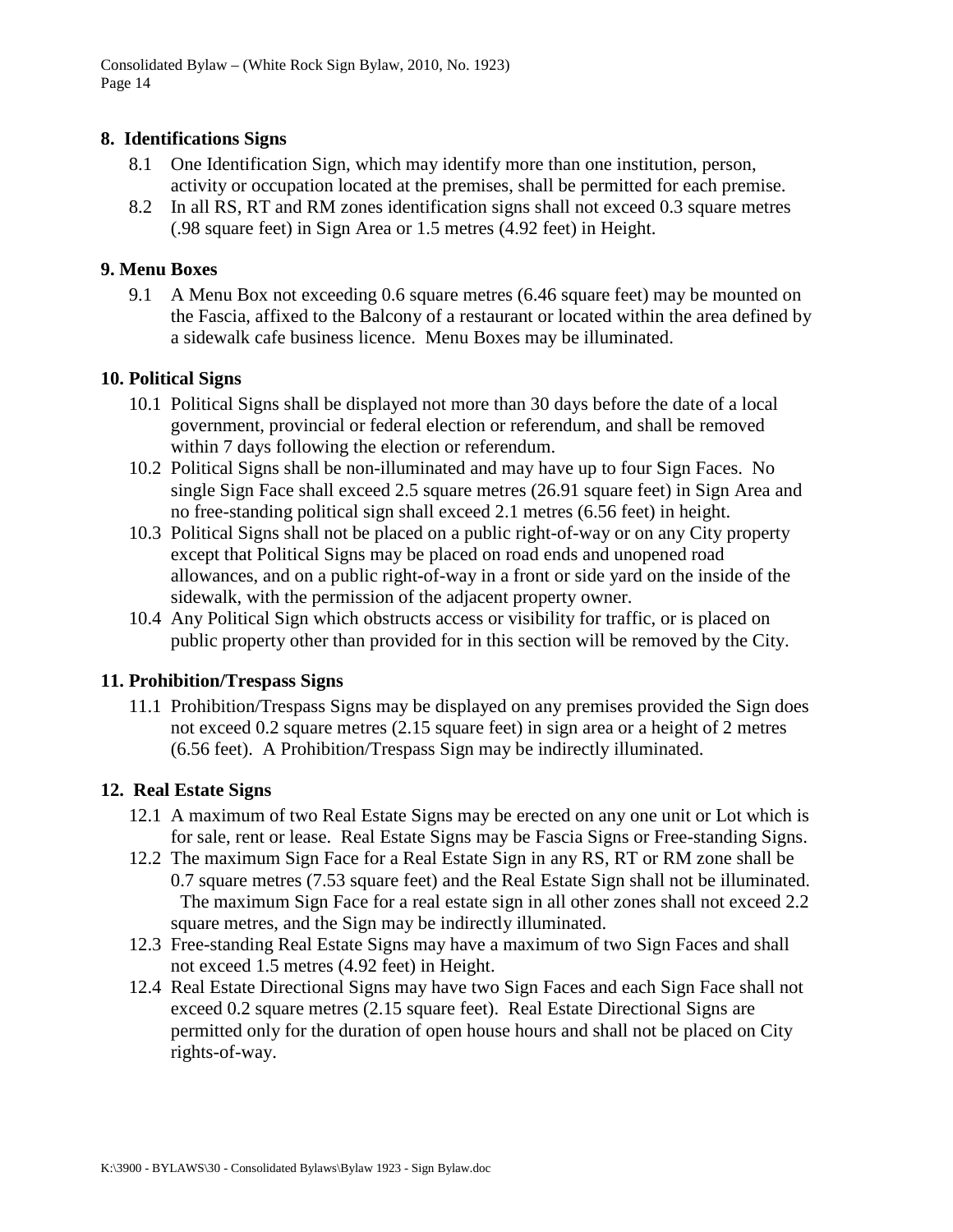### <span id="page-14-0"></span>**13. Window Signs**

13.1 Window Signs may be painted on, etched or installed on the inside of a window in any CR or CS zone, or in any CD zone that permits a commercial use, provided the Copy Area of the Window Sign, including all Life Style Graphics does not exceed 25 percent of the total window area. In the case of window doors, the Window Sign shall not exceed 50 percent of the glass area.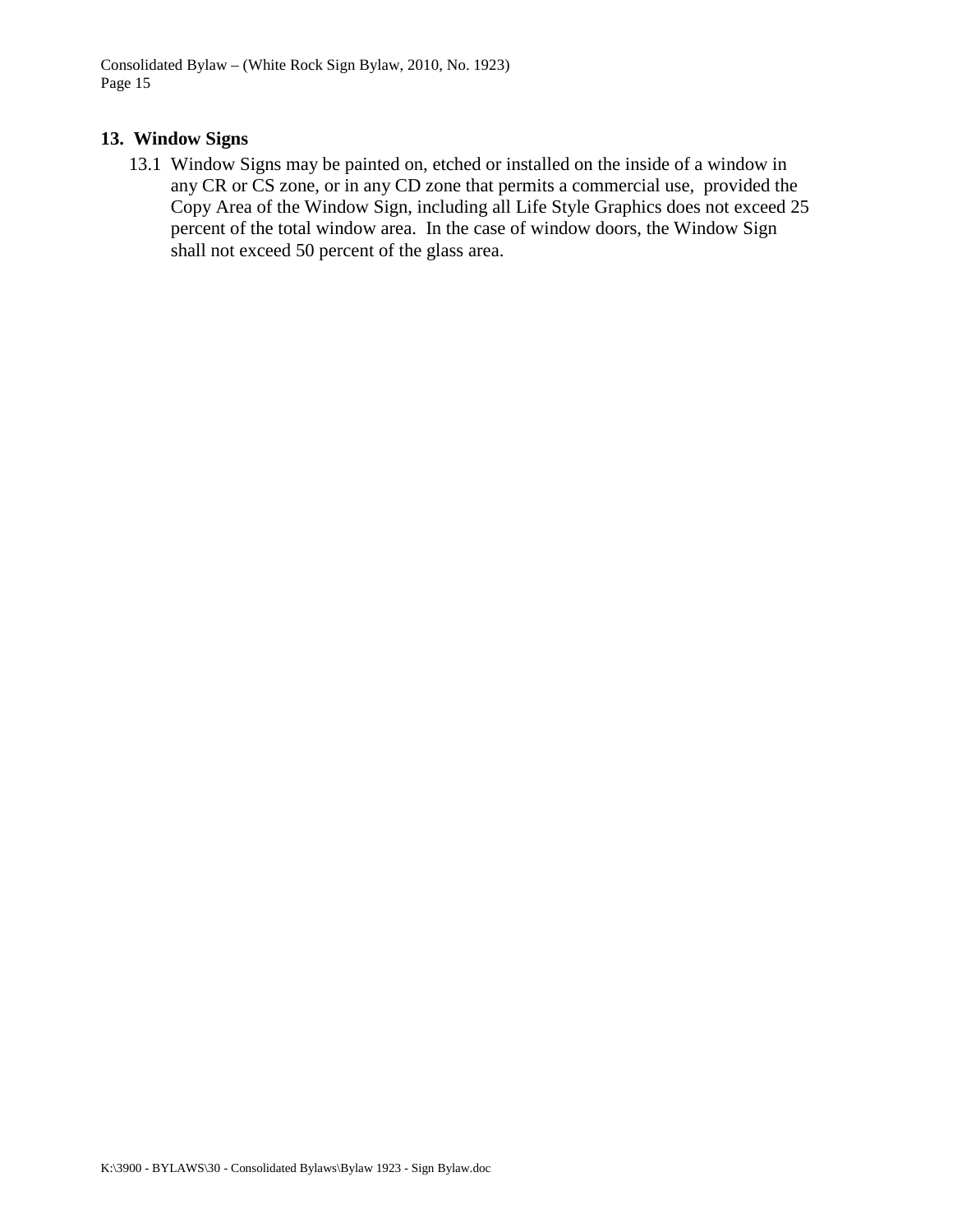## <span id="page-15-0"></span>**PART 7 – REGULATIONS FOR SIGNS Requiring A PERMIT**

The following Signs are permitted in all CR zones, CS zones and CD zones where commercial uses are located, and require a Sign Permit subject to the regulations of this Bylaw.

- <span id="page-15-1"></span>**1. Awning, Canopy, Under Awning and Under Canopy Signs (see Appendix III, Illustration "3")**
	- 1.1. Signs shall be painted or affixed to the flat surface of the exterior front or sides on an Awning or a Canopy, and shall not extend vertically or horizontally beyond the limits of the Awning or Canopy.
	- 1.2. An Awning or Canopy Sign may be directly or indirectly illuminated.
	- 1.3. The Copy Area of an Awning or Canopy Sign shall not exceed 40% of the face of the Awning or Canopy.
	- 1.4. The vertical dimension of the Copy Area shall not exceed 0.61 metres (2.0 feet) in Height.
	- 1.5. Where more than one business Premise occupies a Building, an Awning or Canopy Sign shall be permitted for each business Premise. Separate Awnings and Canopies on the same Building shall be of uniform Height, character and design.
	- 1.6. One Under Awning or Under Canopy Sign may be attached to the apron of an Awning or Canopy per Premise, identifying only the name of the business or the service offered. Under Awning and Under Canopy Signs shall be attached perpendicular to the Building Face. The Sign Area shall not exceed 0.3 square metres (3.23 square feet), the Copy Area shall not exceed 0.2 metres (0.66 feet) in copy height and the Sign shall have a minimum Clearance of 2.2 metres (7.22 feet) from the finished grade of the sidewalk. All Under Awning and Under Canopy Signs on the same Building shall be of a consistent Height, material, dimension, method of Illumination and design.

## <span id="page-15-2"></span>**2. Changeable Copy Signs and Electronic Message Board Signs**

- 2.1 Changeable Copy or Electronic Message Board Signs shall be permitted only at theatres, community centres, recreational establishments, schools and service stations where constant changes of events and prices necessitates changes in the message of the sign.
- 2.2 The changeable Copy Area shall not exceed 50% of the sign area of a Changeable Copy Sign or an Electronic Message Board Sign.
- 2.3 Changeable Copy Sign or an Electronic Message Board Signs shall only be permitted as an integral part of, and included in the display surface of a Free-Standing Sign or Fascia Sign.

## <span id="page-15-3"></span>**3. Fascia Signs**

- 3.1 Fascia Signs shall be permitted on the exterior walls of a building in all CR, CS and P zones and in all CD zones that permit a commercial use, and may be directly or indirectly illuminated.
	- 3.1.1 For all Buildings constructed after the date of the adoption of this Bylaw, Fascia Signs shall be recessed into the building so that the facade sign is flush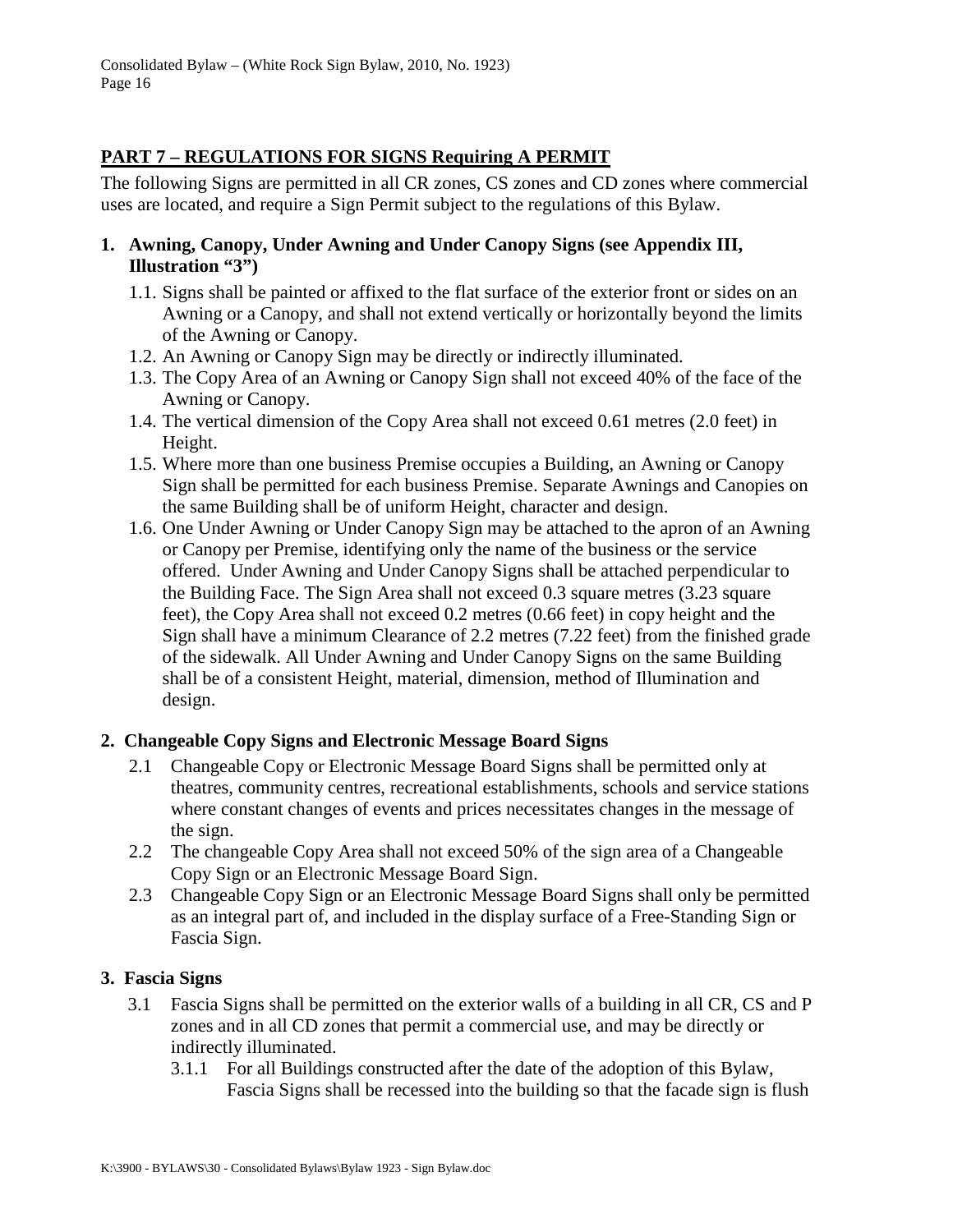with the exterior wall of the building, except that individual channel letter, neon letter or pin-mounted letter signs may extend up to 20.5 cm (8 inches) from the building facade.

- 3.1.2 For existing Buildings constructed prior to the adoption of this Bylaw, Facia Signs may be permitted to be attached to the face of the building provided they extend no more than 20.5 cm (8 inches) from the face of the building.
- 3.2 Where more than one Premise occupies a Building, one Facia Sign shall be permitted for each business Premise in a Building, provided that all projecting signs are of uniform design, size, placement, method of illumination and height.
- 3.3 The Sign Copy Area shall not exceed 0.61 metres (2.0 feet)in Height and shall not exceed 45% if the Sign Area.
- 3.4 Where consistent with the provisions of a Comprehensive Sign Plan, the Sign Copy Area may be placed vertically, in which case the horizontal dimension shall not exceed 0.61 metres (2.0 feet) in width.
- 3.5 The upper limit of a Fascia Sign shall not be higher than the roof line of a building, or the uppermost portion of a Building storey used for commercial purposes where residential uses are located above.
- 3.6 Murals are allowed on the exterior walls of buildings, as long as the Sign Copy Area of the Mural does not exceed 5% of the area of the Mural.

## <span id="page-16-0"></span>**4. Free-Standing Signs (see Appendix III, Illustration "4")**

- 4.1 A maximum of one Monument Sign with a maximum on two Sign Faces shall be permitted on a lot in any CR zone or P zone, and shall be permitted in all RS and RM zones as an Identification Sign at the entrance to a residential building or complex.
- 4.2 Free-standings Signs shall be mounted on a permanent base, and the Sign and its base shall be coordinated in colour, materials and design with the overall design and landscaping on the premise.
- 4.3 Monument Signs shall not exceed a height of 2.2 metres (7.22 feet) including the supporting base or structure, and shall not exceed a total Sign Area on the two Sign Faces of 4.0 square metres (40.05 square feet) excluding its supporting base or structure.
- 4.4 Two or more businesses may combine their signage on one single Monument Sign, provided the Sign Height and Sign Area do not exceed the provisions of Part 7, section 4.3.
- 4.5 Notwithstanding 4.3 above, properties in a P zone or a CR zone with frontage on North Bluff Road, and land area in excess of 3,600 square metres, may be permitted to have a larger monument sign and, when permitted, shall not exceed a maximum height of 6.1 metres (20 feet) and a total Sign Area on the two Sign Faces of 30 square metres (323 square feet).

## <span id="page-16-1"></span>**5. Projecting Signs (see Appendix III, Illustration "5")**

- 5.1 A maximum of one Projecting Sign shall be permitted per Premise in all CR and CS zones and CD zones where commercial uses are located, except on a Corner Lot where a Premise may have one Projecting Sign per Building Face.
- 5.2 A Projecting Sign should be located at or near the centre of the length of the Building Face or in the vicinity of the doorway of the Premise.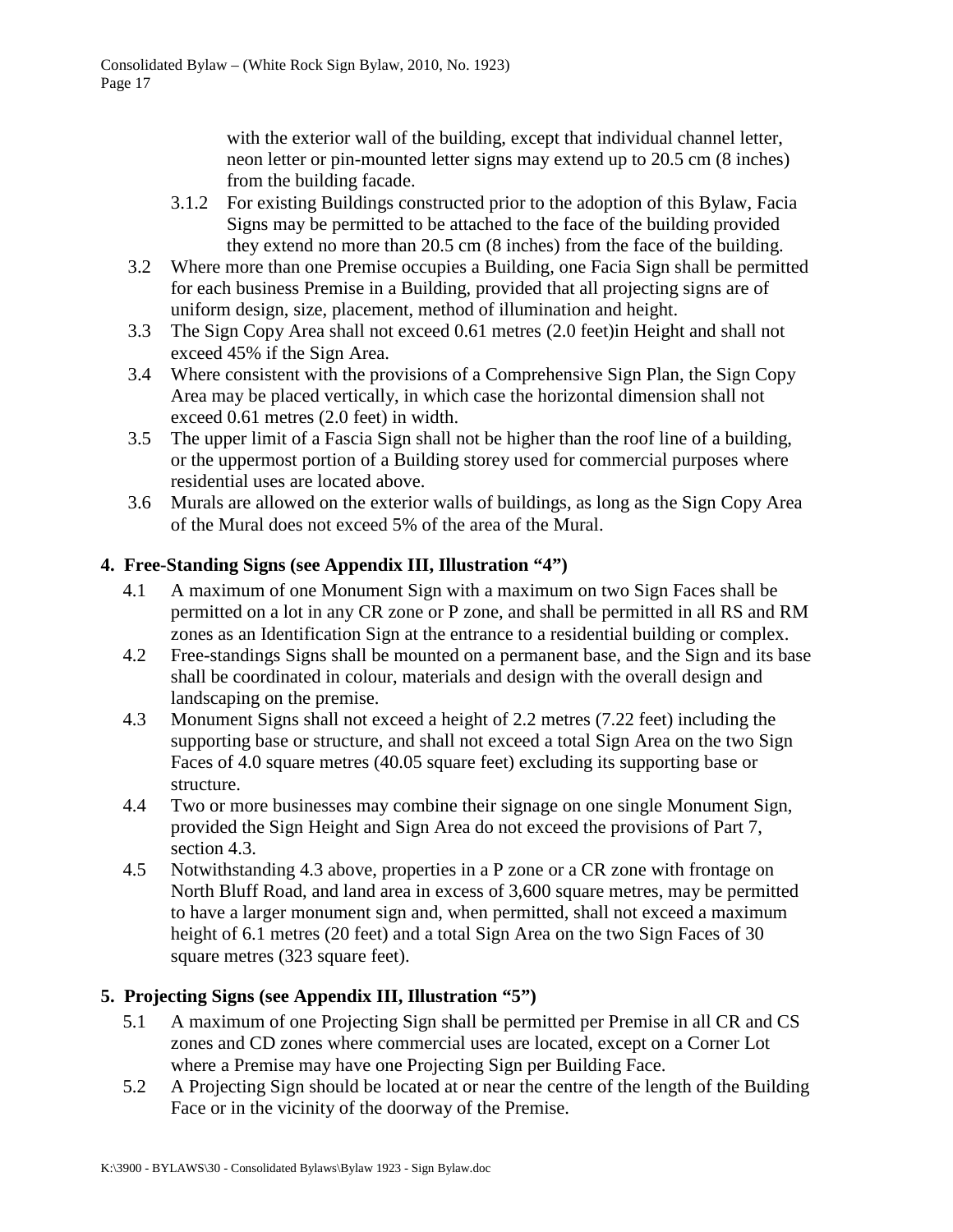- 5.3 A Projecting Sign shall extend no further than 1.2 metres (3.94 feet) from the supporting wall, and have a minimum Clearance of 2.2 metres (7.22 feet) from top of Grade or sidewalk. The maximum total Sign Area on the two Sign Faces shall be 0.7 square metres (7.53 square feet).
- 5.4 Where more than one Premise occupies a Building, one Projecting Sign shall be permitted for each business Premise in a Building, provided all Projecting Signs are of uniform design, size, placement, method of Illumination and Height.

## <span id="page-17-0"></span>**6. Promotional Signs**

- 6.1 One Promotional sign, which may be a Banner Sign, may be displayed on a Premise for up to three (3) separate events per year with a maximum limit of twenty-eight (28) days for any one event for a combined maximum of eighty-four (84) days for all three events.
- 6.2 In addition to 6.1, special promotional permits may be obtained by the White Rock Business Improvement Association (BIA) to authorize the placement of banners signs on multiple businesses (one per premise) for a maximum of twenty-four (24) days.
- 6.3 The approval of permits for banner signs, including the special promotional permits, shall be subject to the applicants and/or the occupants of Premises entering into agreement to accept full responsibility and liability for the placement and maintenance of the banner signs, to indemnify the City, and for the provision of proof of liability insurance in the amount of \$5 million.
- 6.4 The maximum Sign Area for a Promotional or Banner Sign shall be  $3.0 \text{ m}^2$  (32.29)  $ft<sup>2</sup>$ ). *(amended by Bylaw 1963)*

## <span id="page-17-1"></span>**7. Sandwich Board Signs and Free-Standing Portable Signs (see Appendix III, Illustrations "6" and "7")**

- 7.1 A maximum of one Sandwich Board Sign or one Free-Standing Portable Sign may be displayed per Premise in all CR and CS zones, and in CD zones where commercial uses are located.
- 7.2 Sandwich Board Signs and Free-Standing Portable Signs shall be displayed only during the operating hours of the business.
- 7.3 Sandwich Board Signs and Free-Standing Portable Signs shall not be illuminated and shall not contain Third Party advertising.
- 7.4 All Sandwich Board Signs and Free-standing Portable Signs shall be located on private property on the site for which the sign is intended. Where there is insufficient room on the site, a Sandwich Board Sign or Free-Standing Portable Sign may be placed on the area defined by a Sidewalk Cafe Business Licence with the City subject to the conditions outlined in sub-section 7.7 below and subject to the provisions of Part 8 below.
- 7.5 A Sandwich Board Sign shall not exceed a Height of 1 metre (3.28 feet) and a width of 0.61 metre (2.0 feet) and shall have a maximum of two Sign Faces, with a maximum Sign Area of 0.73 square metres (7.88 square feet) on each Sign Face.
- 7.6 A Free-Standing Portable Sign shall not exceed a Height of 1.2 metres (3.94 feet) and a width of 0.61 metres (2.0 feet) and shall have a maximum of two Sign Faces, with a maximum Sign Area of 0.73 square metres (7.88 square feet) on each Sign Face.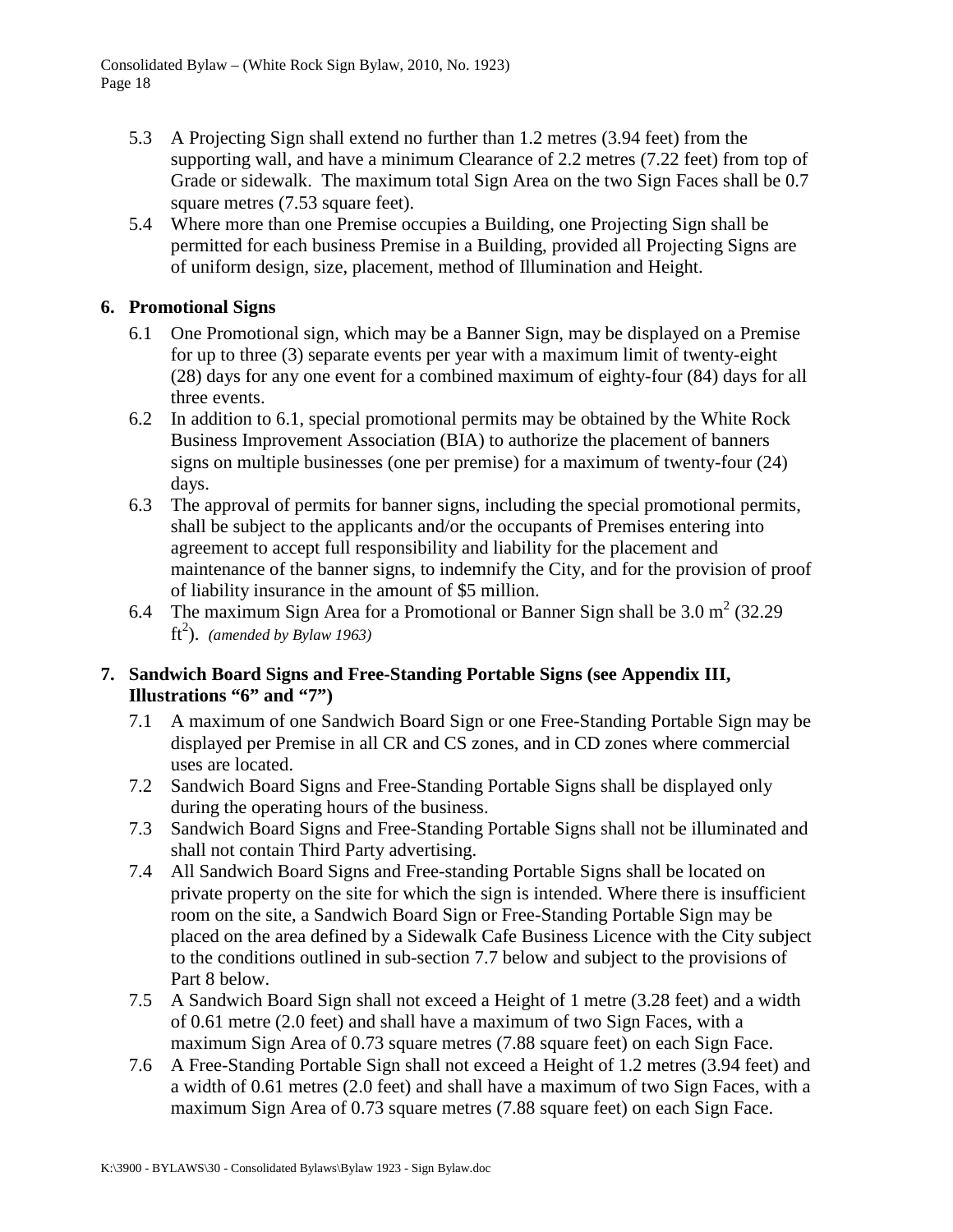- 7.7 All Sandwich Board Signs and Free-Standing Portable Signs shall be placed so that there is a minimum unimpeded 1.5 metres (4.92 feet) of sidewalk width for pedestrian use.
- 7.8 All Sandwich Board Signs and Free-Standing Portable Signs shall be of a weight and construction to prevent the Sign from being blown over by wind or passing traffic.

## <span id="page-18-0"></span>**8. Service Station Canopy Signs**

8.1 A maximum of one Sign is permitted on each face of a Canopy over service station pumps, provided that the Sign shall be less than 25 percent of the length of the canopy, the vertical dimensions of the Sign shall not exceed 0.61 metres (2.0 feet) and the entire Sign Area on the Lot as set out in Part 5 of this Bylaw.

## <span id="page-18-1"></span>**PART 8 – PROVISIONS FOR SIGNS ON OR OVER PUBLIC RIGHT-OF-WAY**

- 1. No Sign or any part of a Sign shall be displayed upon or suspended over a public street, sidewalk, walkway or any public place where public access is allowed, unless the owner of the Sign has obtained a licence to encroach and entered into an "encroachment agreement" with the City providing for such Sign. The licence shall, among other things, contain conditions that require insurance coverage and the deposit with the City and maintains in full force and effect throughout the life of the licence, a policy of insurance in a sum of at least \$5,000,000.00 indemnifying the City against all loss, cost, damage or expense incurred by the City arising from the construction, erection, maintenance and existence of the Sign.
- 2. In the event that the owner fails to obtain a licence under Section 1 of this Part, it shall be lawful for the City's Business License Officer, Bylaw Enforcement Officer or Building Official to order the owner to remove the Sign from on or over the public street walkway or public place. If the owner fails to remove the Sign forthwith, the City may remove the Sign at the expense of the owner.
- 3. The following Signs may be displayed upon or suspended over on a public right-of-way without a permit, provided the owner has obtained a licence under Section 1 of this Part :
	- 3.1. Bus Shelter Signs provided that the Signs are erected at only one end of the Bus Shelter, to a maximum of two Sign Faces and a total maximum Sign Area of 5.0 square metres (53.82 square feet).
	- 3.2. Courtesy Bench Signs.
	- 3.3. Directional Signs as authorized in Part 6.
- 4. Signs which are attached to and project from Buildings, and are suspended over or placed on a public right-of-way shall only be permitted subject to receiving a sign permit consistent with Part 7 of this Bylaw, and subject to a licence as set out in Section 1 of this Part. Such Signs include:
	-
	- 4.1. Awning and Canopy Signs
	- 4.2. Under Awning and Under Canopy Sign
	- 4.3. Projecting Signs
	- 4.4. Sandwich Board Signs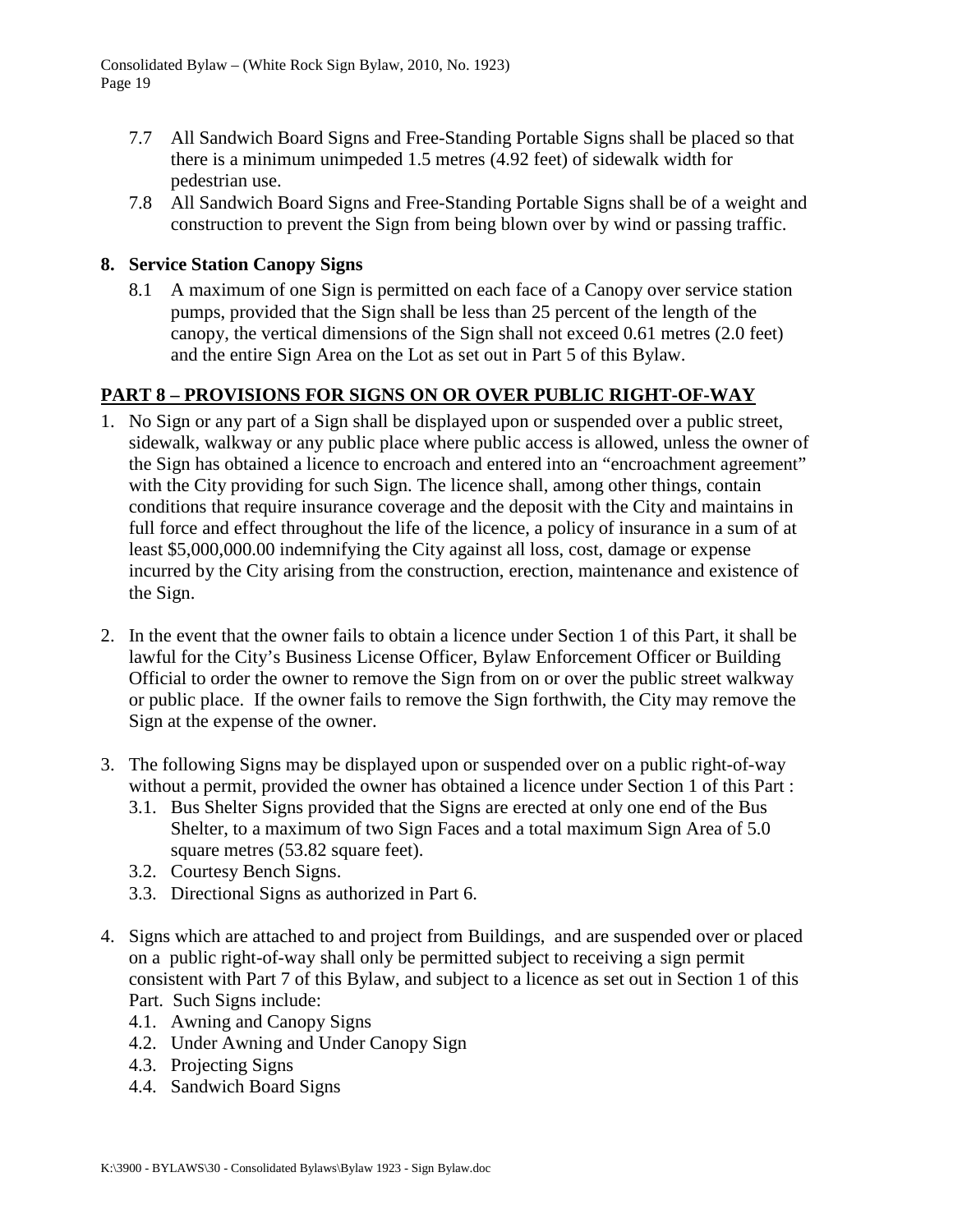## <span id="page-19-0"></span>**PART 9 – ENFORCEMENT AND PENALTIES**

- 1. The City's Business License Officer, Bylaw Enforcement Officer or Building Official, in the administration of the Bylaw, may:
	- 1.1. Enter any premises at any reasonable hour in order to inspect any Sign installation to ascertain compliance with the provisions of this Bylaw or any plans associated with it;
	- 1.2. Order the correction of any work which is being or has been improperly done under a permit, or is done in contravention of the terms and conditions of a permit or licence granted under Part 7;
	- 1.3. Order the cessation of work that is proceeding in contravention of this Bylaw or any licence or permit issued pursuant to this Bylaw;
	- 1.4. Revoke a permit or licence where there is a violation of any term or condition of the permit or licence or a contravention of this bylaw;
	- 1.5. Order the removal by the owner of a Sign which is Abandoned, or for which there is no valid permit or licence or which does not conform to this Bylaw;
	- 1.6. Remove a Sign placed on public property without the required permit or licence; and
	- 1.7. Order the painting, cleaning, repair, maintenance, alteration or removal of any Sign which has become soiled, dilapidated, abandoned, or which constitutes a hazard to the public safety or property.
	- 1.8. Any person who violates any provision of this Bylaw, or omits to do or refrains from doing anything required to be done by any of the provisions of this Bylaw commits an offence, and is liable to a fine as set out in the City's "Ticketing for Bylaw Offences Bylaw". For the purposes of this Bylaw, each day that a violation of this Bylaw is caused or permitted to continue shall constitute a separate offence.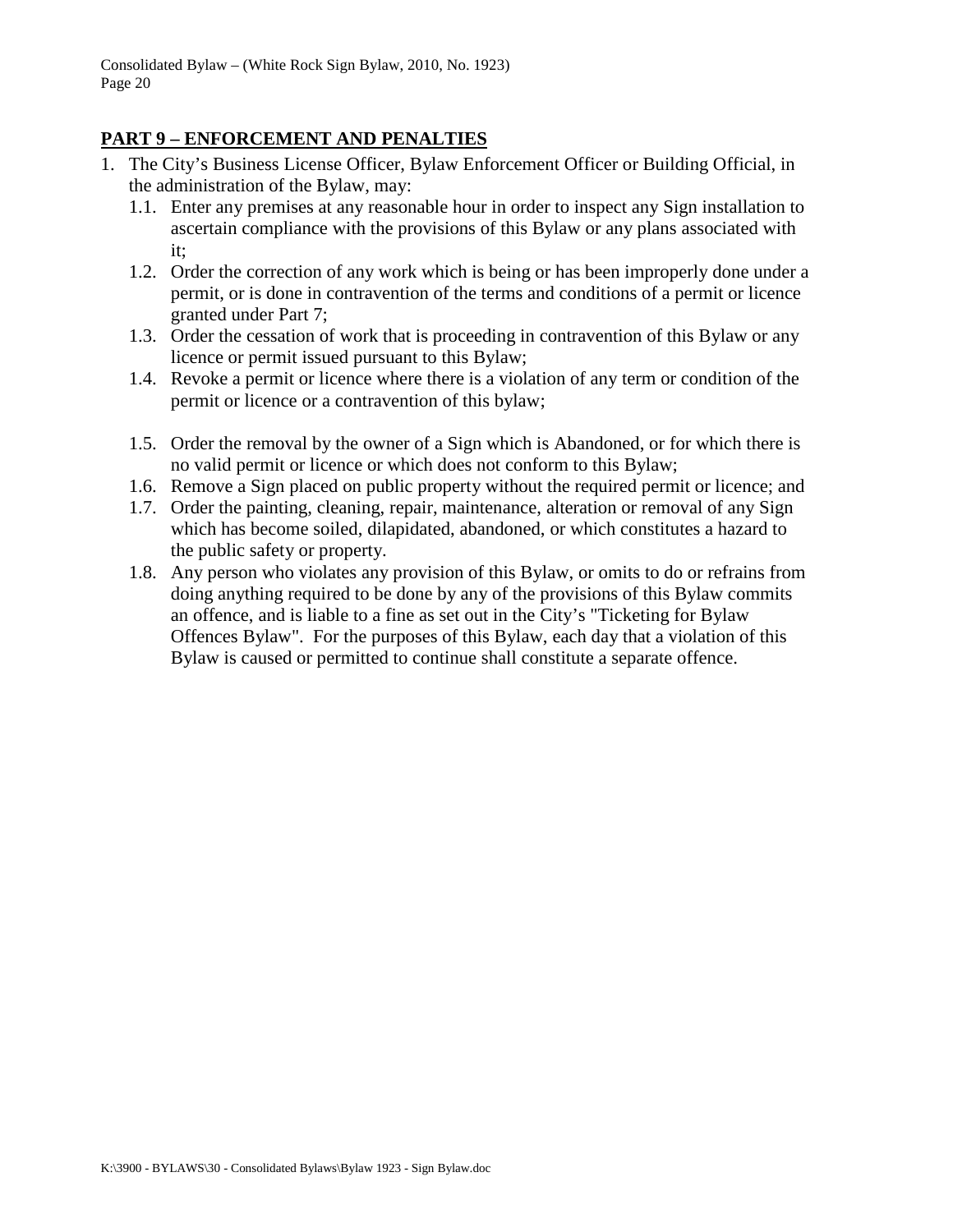### <span id="page-20-0"></span>**PART 10 – ENACTMENT**

- 1. If any section, subsection, clause or phrase of this Bylaw is, for any reason, held to be invalid by a court of competent jurisdiction, it will be deemed to be severed and the remainder of the Bylaw will remain valid and enforceable in accordance with its terms.
- 2. Any Sign lawfully in existence at the time of the adoption of this Bylaw which does not conform with the provisions of this Bylaw may continue to be used, provided it is maintained in a clean and safe condition as set out in this bylaw, but shall not be reconstructed, altered, moved or replaced except in conformity with this Bylaw.
- 3. White Rock Sign Bylaw, 1986, No. 1042, consolidated with amendments, is hereby repealed.
- 4. This Bylaw shall come into force on the date of final adoption thereof.

RECEIVED FIRST READING on the  $10^{th}$  day of January, 2011 RECEIVED SECOND READING on the  $10^{th}$  day of January, 2011

RECEIVED THIRD READING on the  $10^{th}$  day of January, 2011

FINALLY CONSIDERED AND ADOPTED on the  $24<sup>th</sup>$  day of January, 2011

\_\_\_\_\_\_\_\_\_\_\_\_\_\_\_\_\_\_\_\_\_\_\_\_\_\_\_\_\_\_\_\_\_\_\_\_\_\_\_

\_\_\_\_\_\_\_\_\_\_\_\_\_\_\_\_\_\_\_\_\_\_\_\_\_\_\_\_\_\_\_\_\_\_\_\_\_\_\_\_

Mayor

City Clerk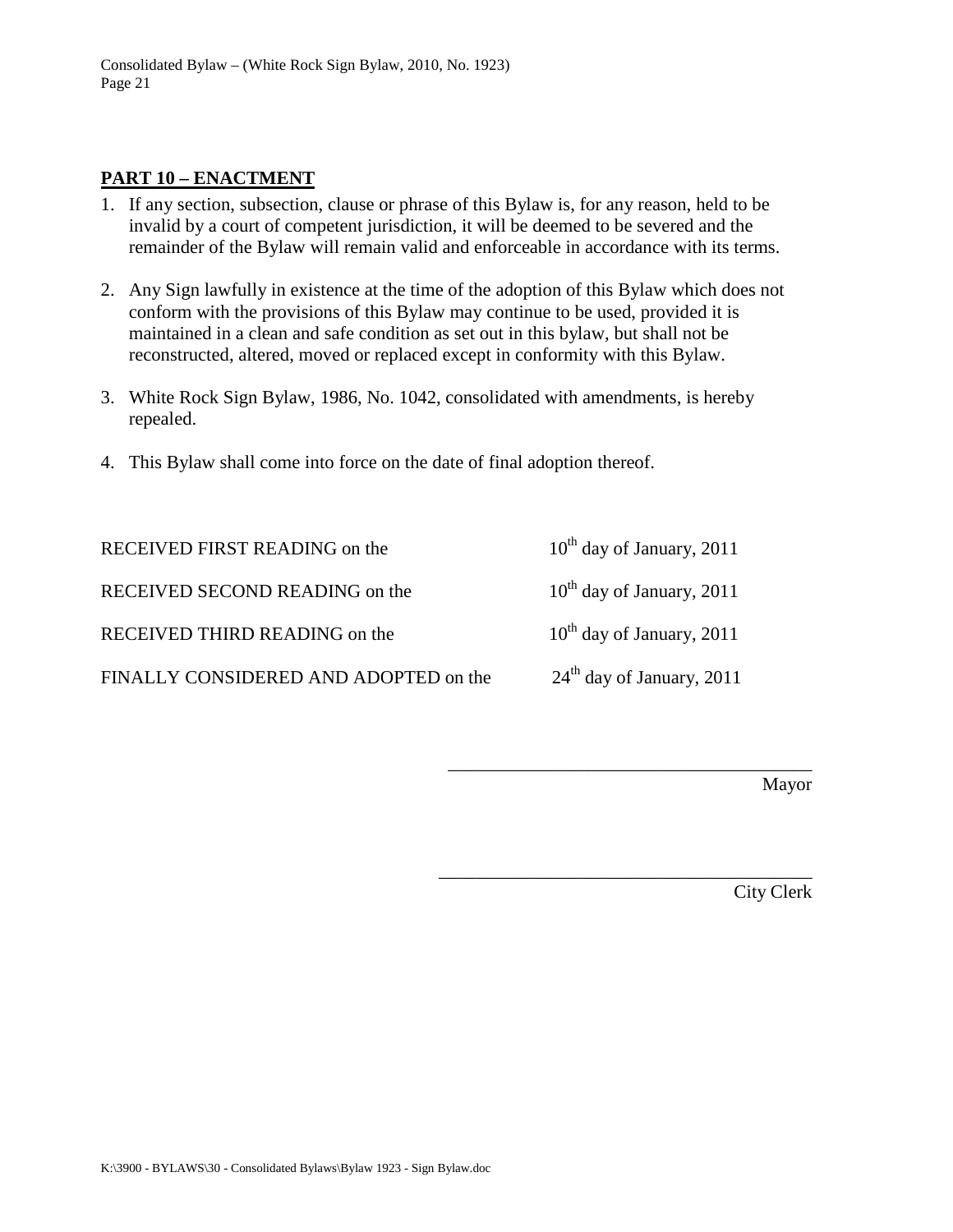# **SCHEDULE I - TABLE OF CONTENTS**

<span id="page-21-0"></span>

| PART 6 - REGULATIONS FOR SIGNS NOT REQUIRING A PERMIT  12 |  |
|-----------------------------------------------------------|--|
|                                                           |  |
|                                                           |  |
|                                                           |  |
|                                                           |  |
|                                                           |  |
|                                                           |  |
|                                                           |  |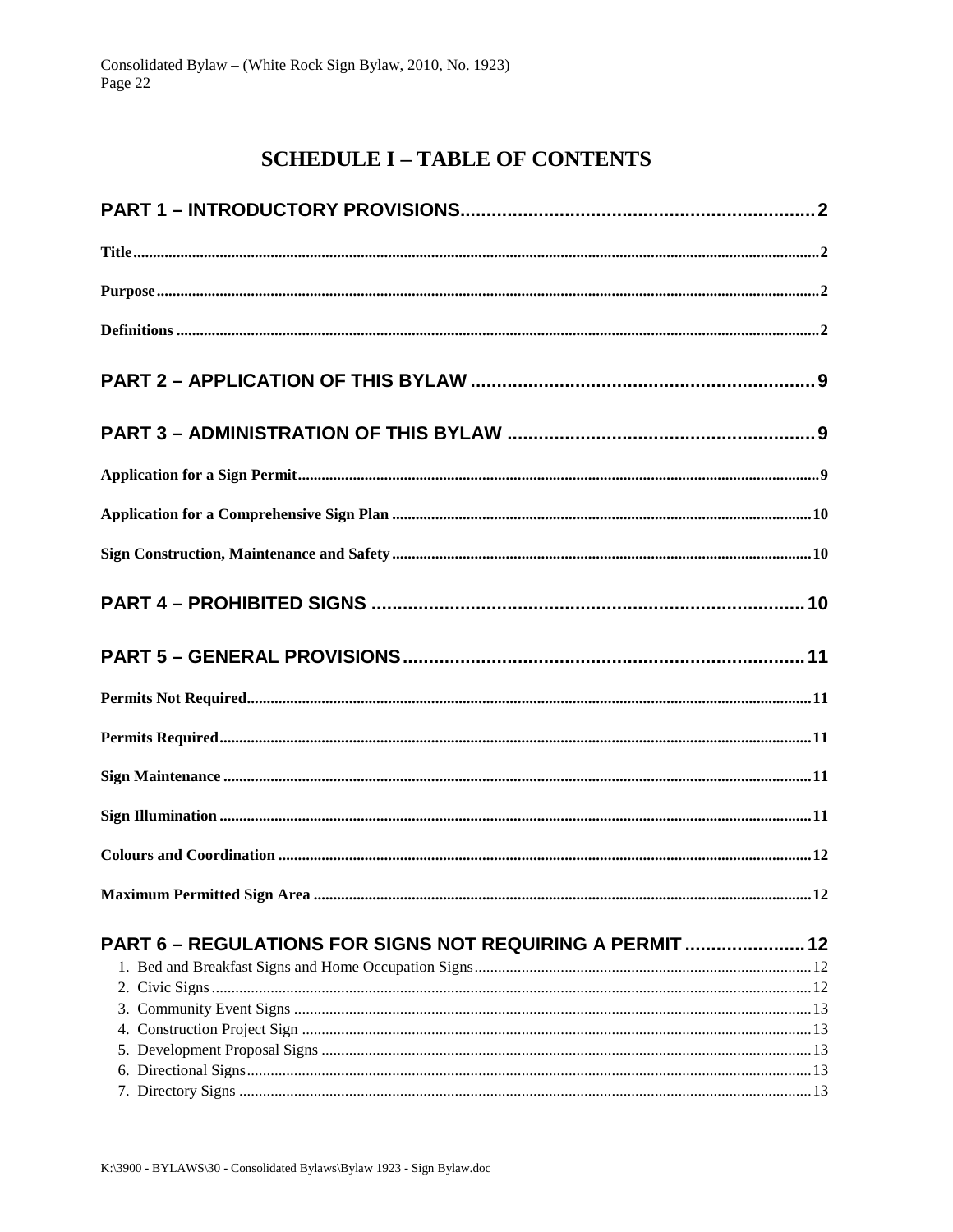# PART 7 - REGULATIONS FOR SIGNS REQUIRING A PERMIT................................ 16

| 1. Awning, Canopy, Under Awning and Under Canopy Signs (see Appendix II, Illustration "3")16             |  |
|----------------------------------------------------------------------------------------------------------|--|
|                                                                                                          |  |
|                                                                                                          |  |
|                                                                                                          |  |
|                                                                                                          |  |
|                                                                                                          |  |
| 7. Sandwich Board Signs and Free-Standing Portable Signs (see Appendix II, Illustrations "6" and "7") 18 |  |
|                                                                                                          |  |
|                                                                                                          |  |

## PART 8 - PROVISIONS FOR SIGNS ON OR OVER PUBLIC RIGHT-OF-WAY......... 19

| 25 |
|----|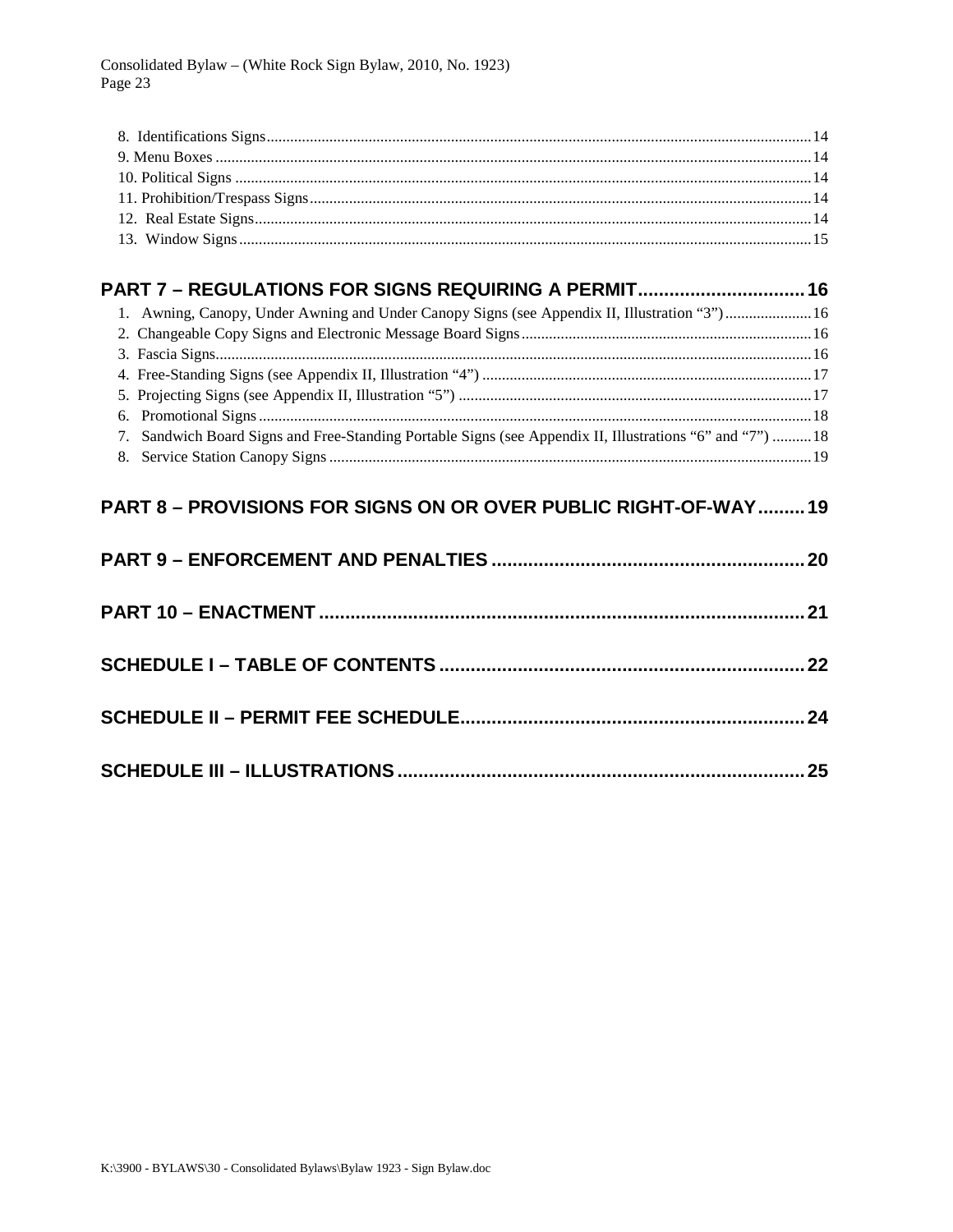# **SCHEDULE II – PERMIT FEE SCHEDULE**

- <span id="page-23-0"></span>1. Any permit fee shall be paid at the time of permit application in accordance with this Bylaw.
- 2. Every applicant for a permit for a Temporary Sign shall, at the time of the application, pay a fee to the City in accordance with the following scale plus applicable taxes: *(amended by Bylaw 1963)*

| Sandwich Board Sign or                                   |                                                                      |
|----------------------------------------------------------|----------------------------------------------------------------------|
| Free-Standing Portable Sign                              | \$25.00                                                              |
|                                                          | $$25.00$ per event for a<br>maximum of 3 events<br>$(\$75.00$ total) |
| Special Promotional Sign Permit (as per sub-section 6.2) | no fee                                                               |

3. Every applicant for a permit for a Permanent Sign shall, at the time of application, pay a fee to the City in accordance with the following scale plus applicable taxes.

This fee shall include a non-refundable processing fee of \$50.00 which shall be credited to the application fee if the Sign Permit is approved:

| <b>Application</b>                                                             | Fee      |
|--------------------------------------------------------------------------------|----------|
| To alter or move an existing Sign                                              | \$50.00  |
| For Free-Standing Signs up to 3 square metres of Sign Area                     | \$150.00 |
| For Free-Standing Signs over 3 square metres of Sign Area                      | \$250.00 |
| For Fascia, Projection, Canopy and Awning Signs                                | \$150.00 |
| For an Electronic Message Board Sign                                           | \$250.00 |
| For a Comprehensive Sign Plan                                                  | \$200.00 |
| For each Sign for a Premise included in an approved<br>Comprehensive Sign Plan | 50.00    |

Table Summarizing Application Fees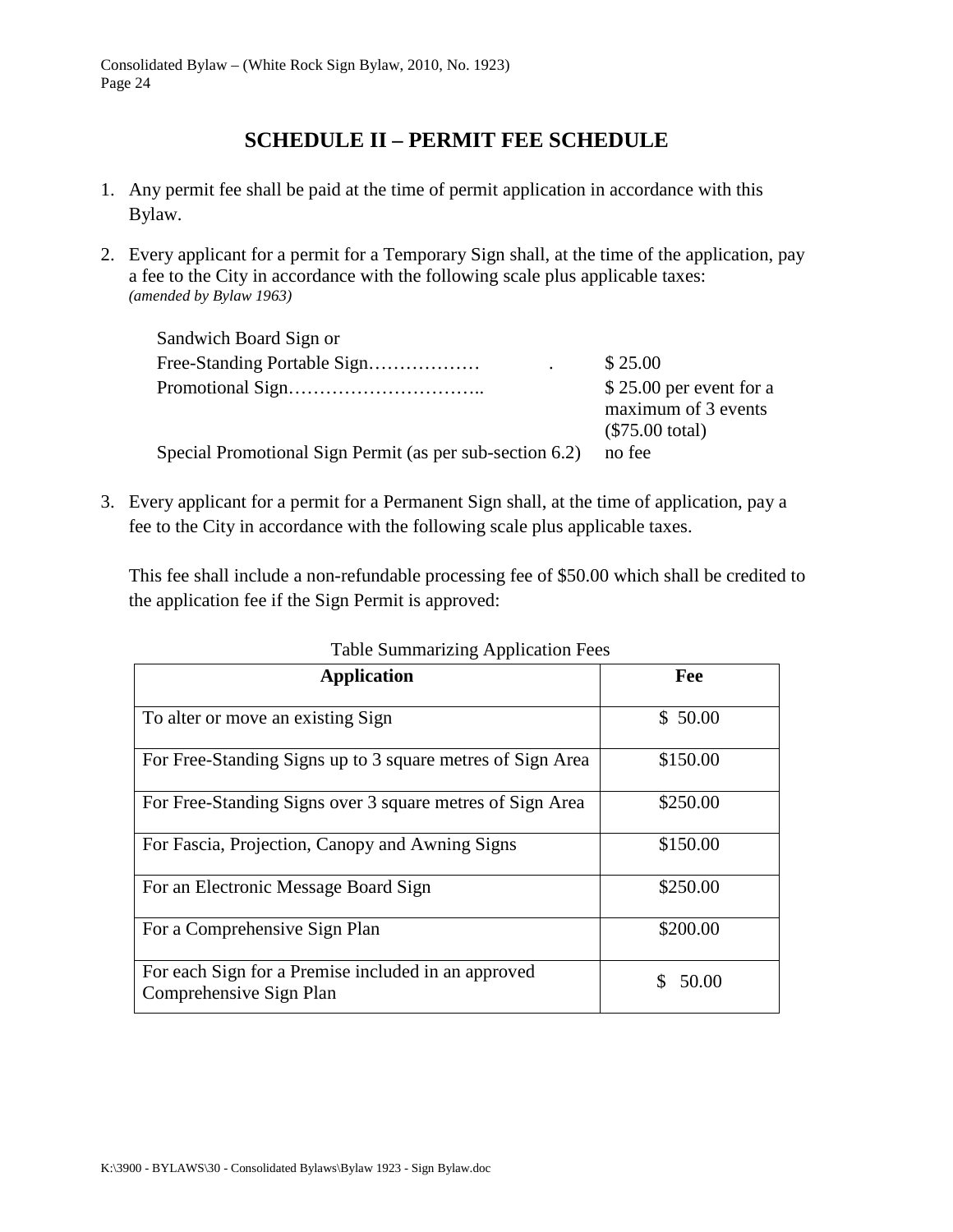# **SCHEDULE III – ILLUSTRATIONS**

<span id="page-24-0"></span>The attached illustrations are for information and interpretation purposes only and do not form part of this Bylaw.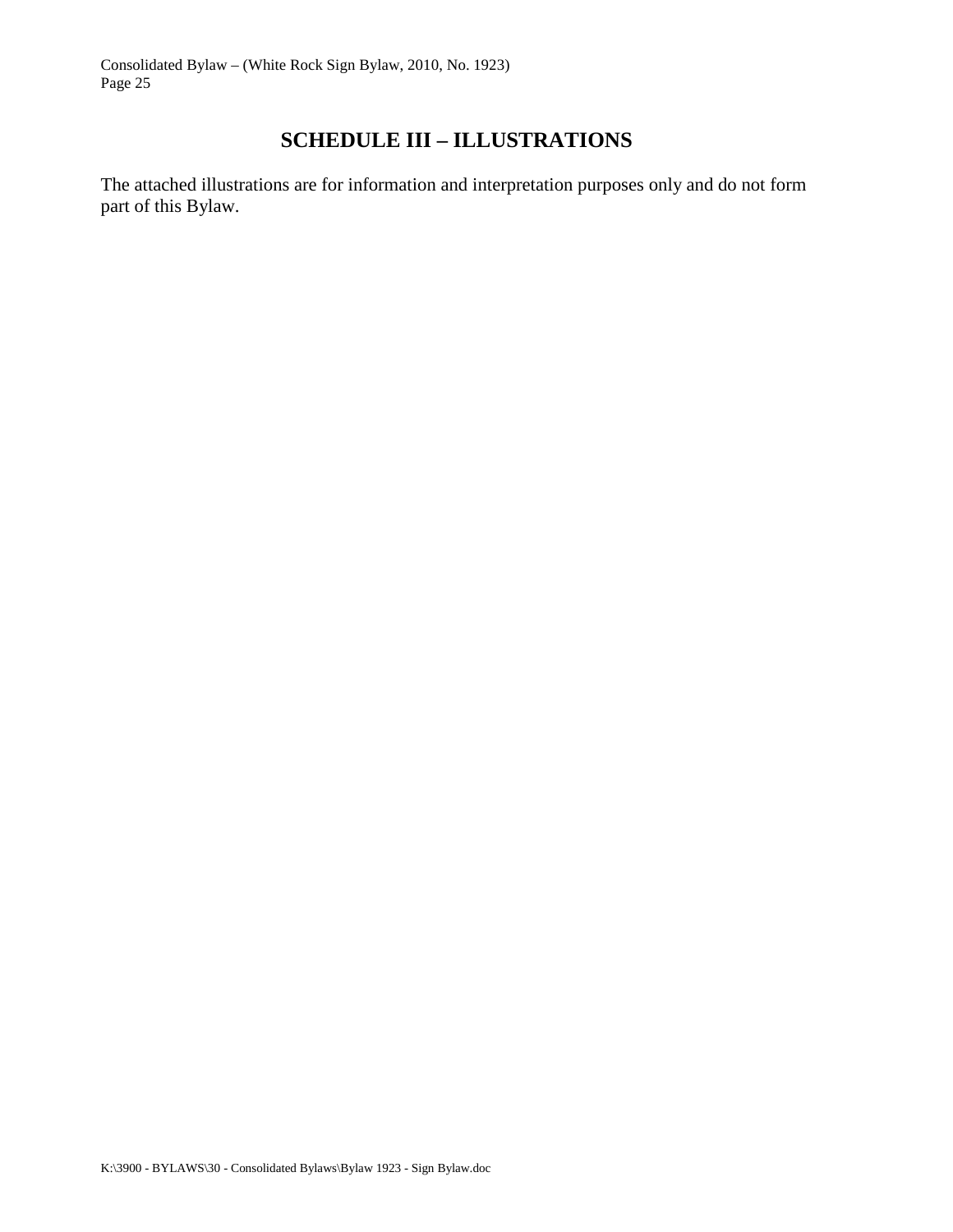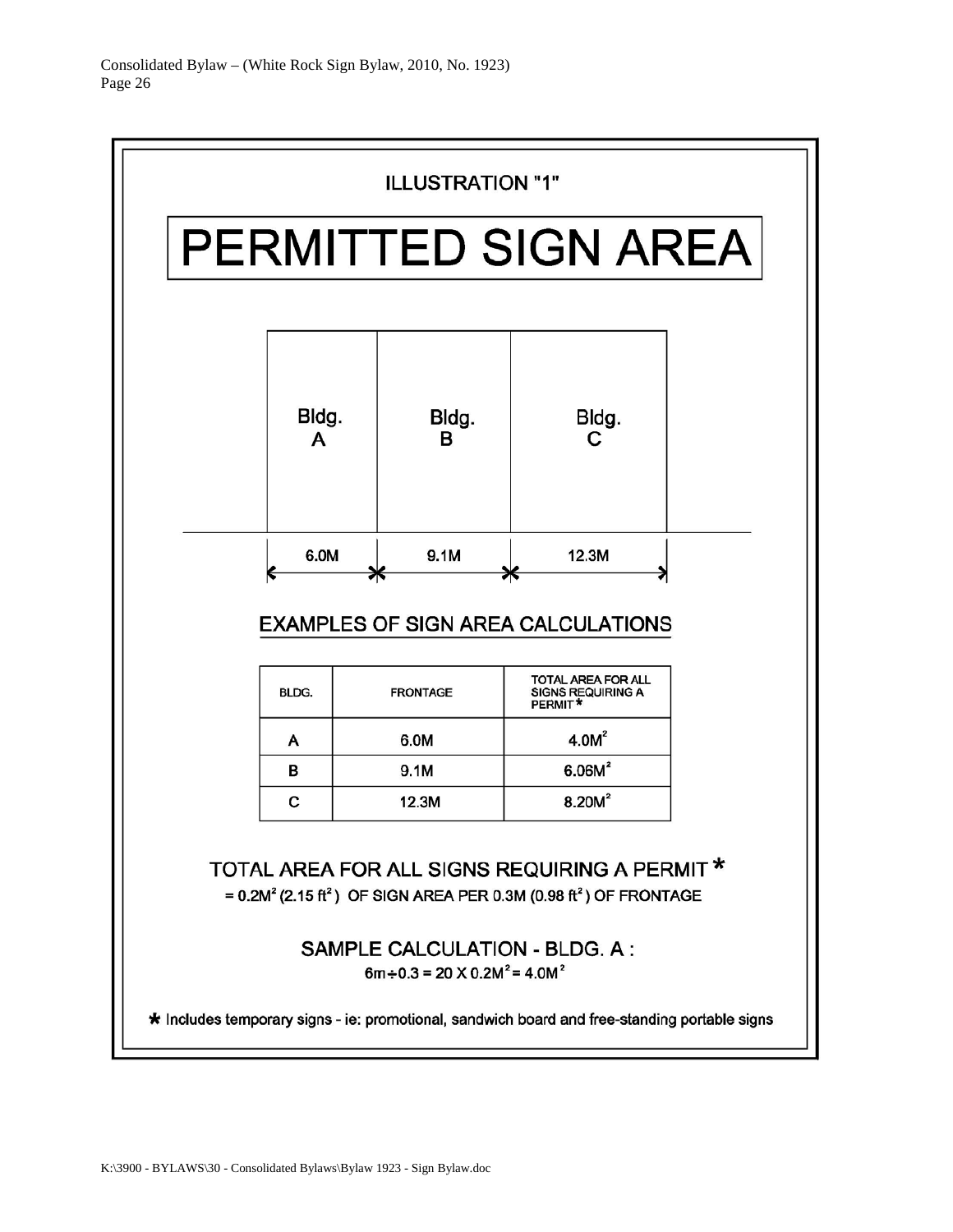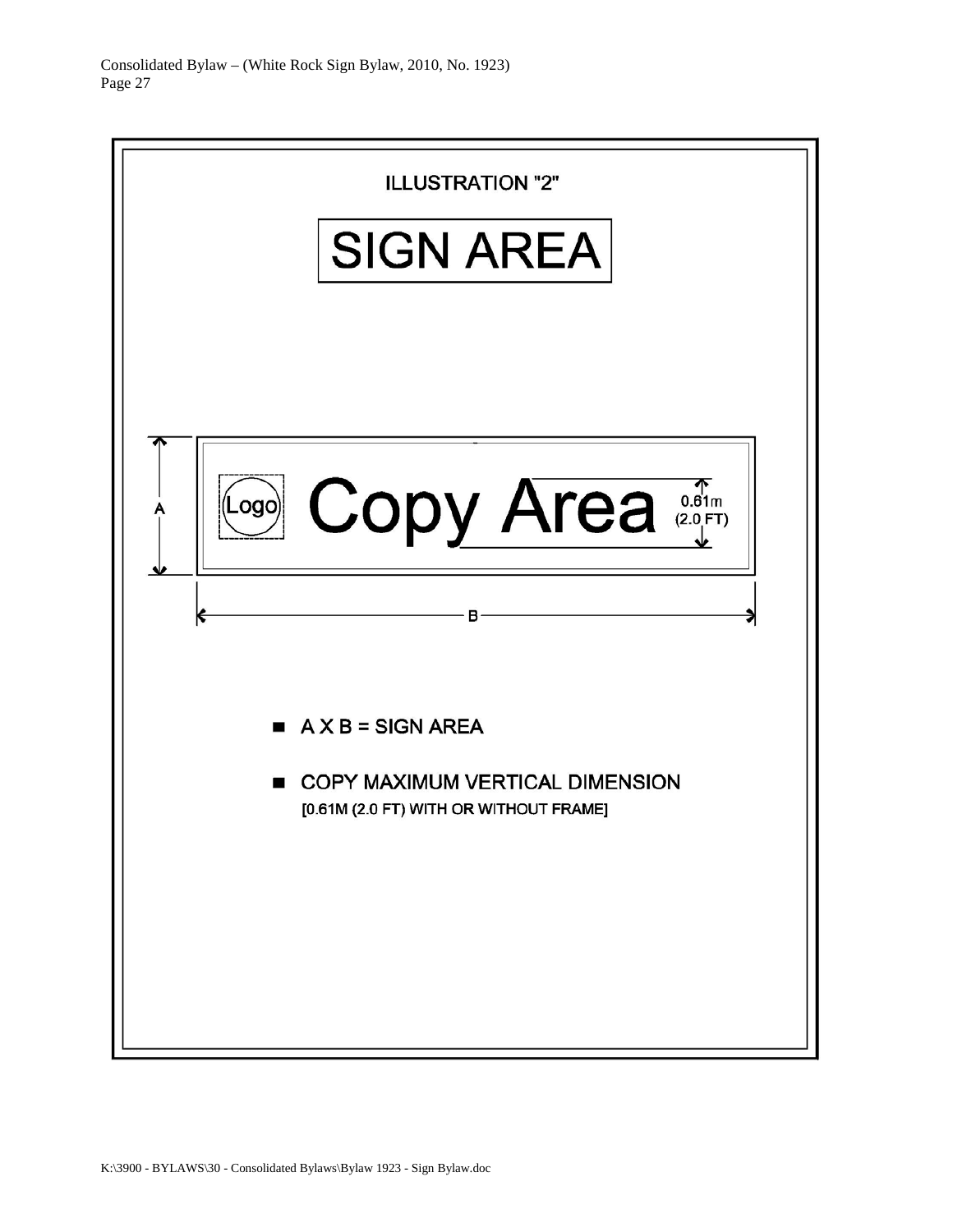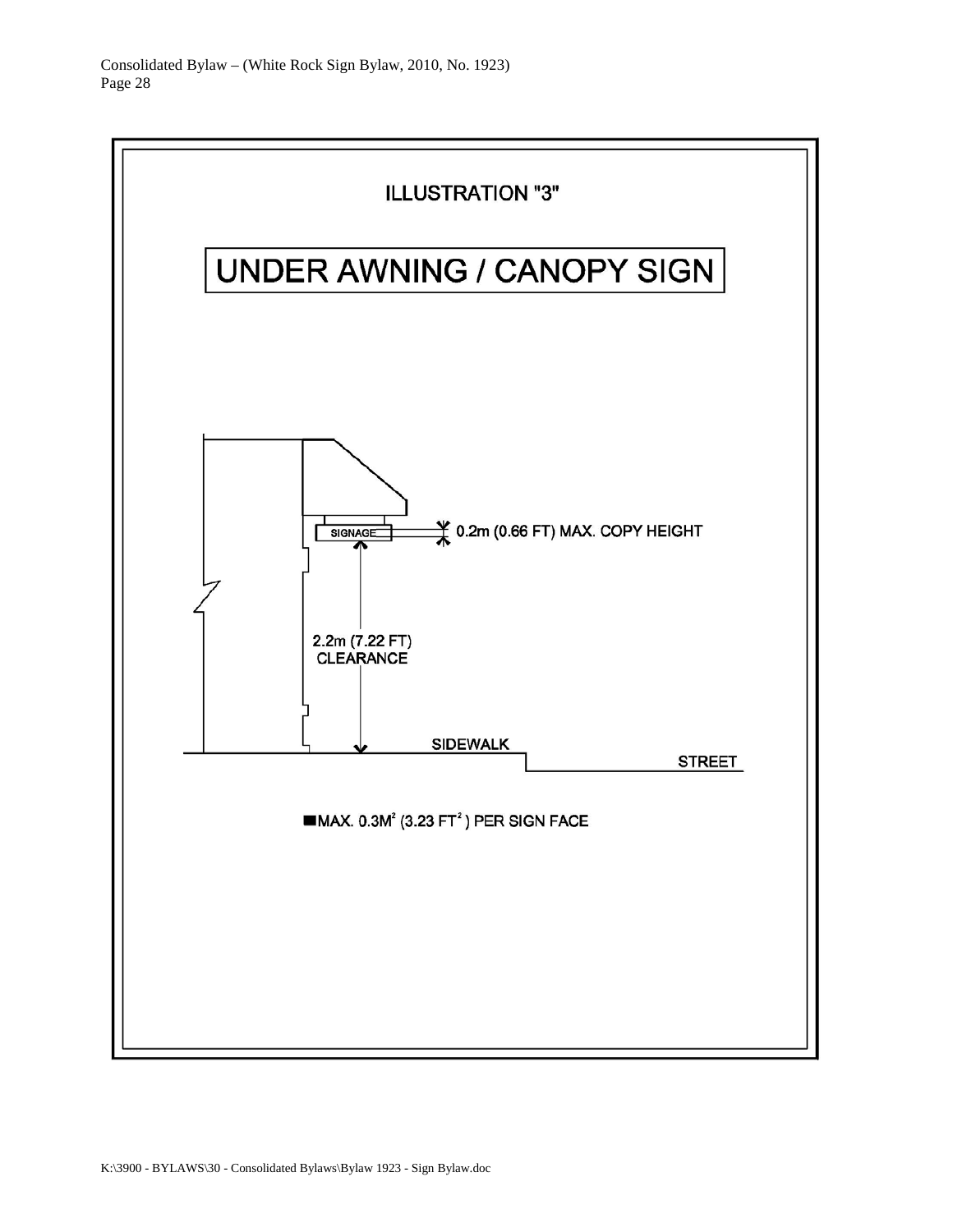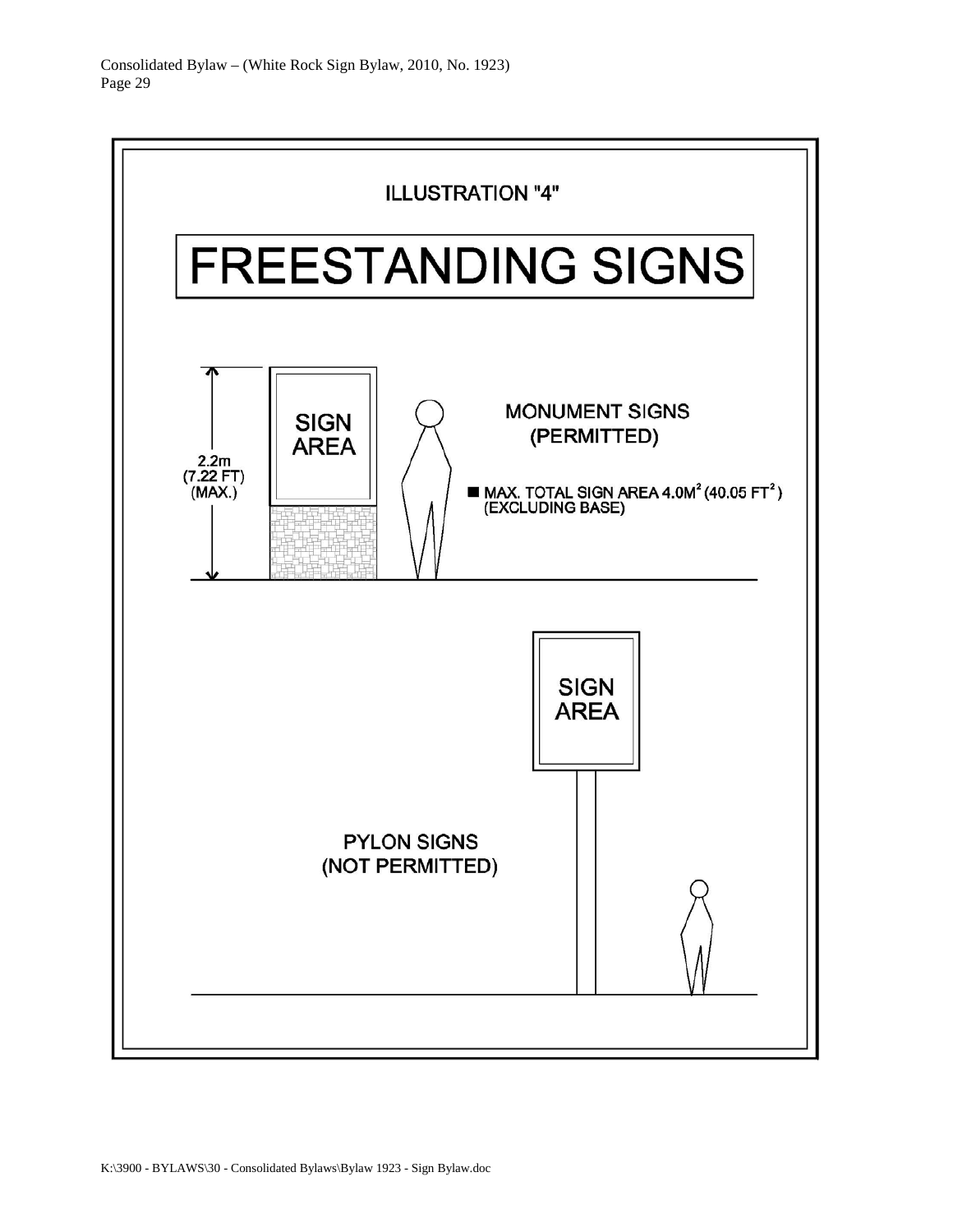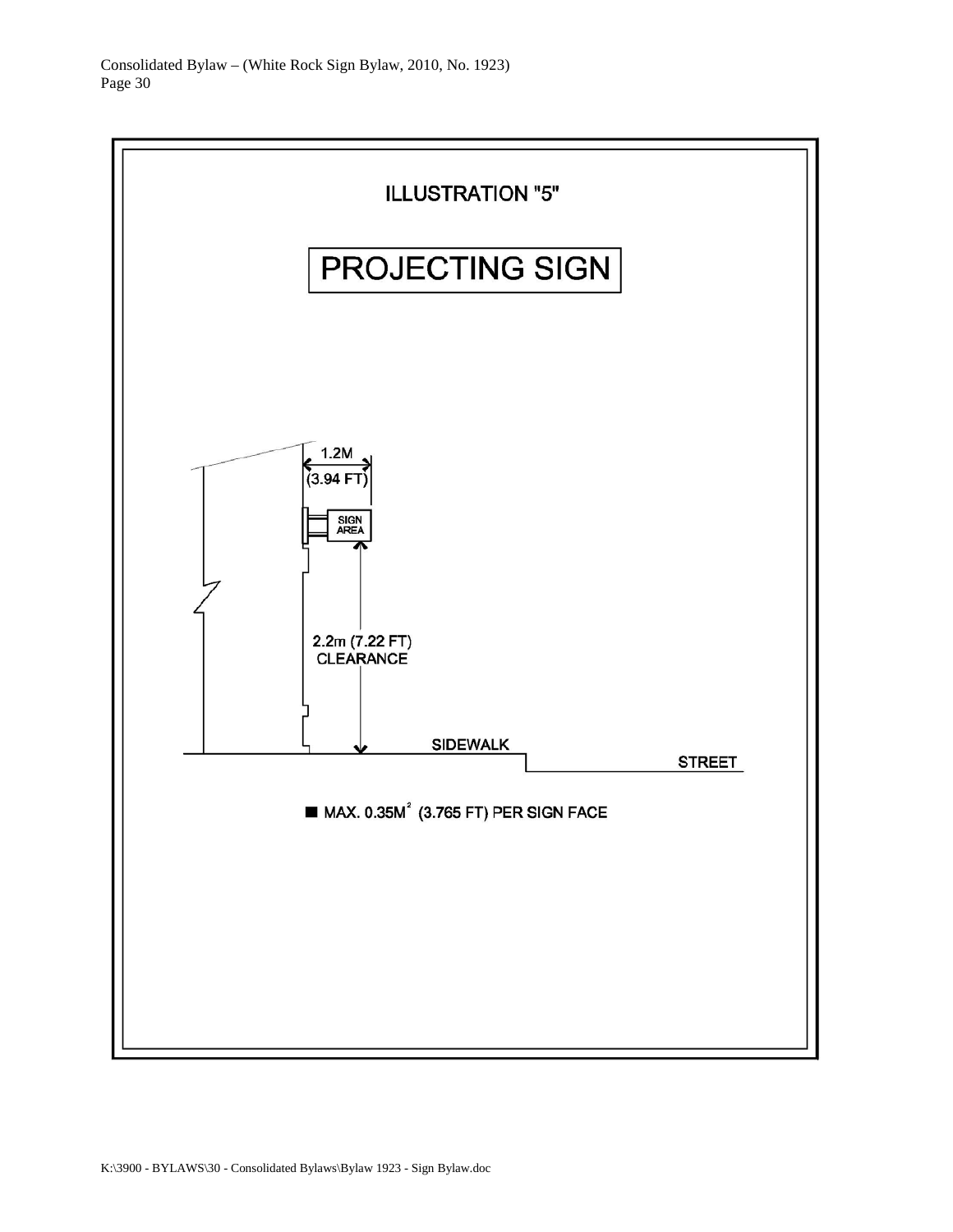